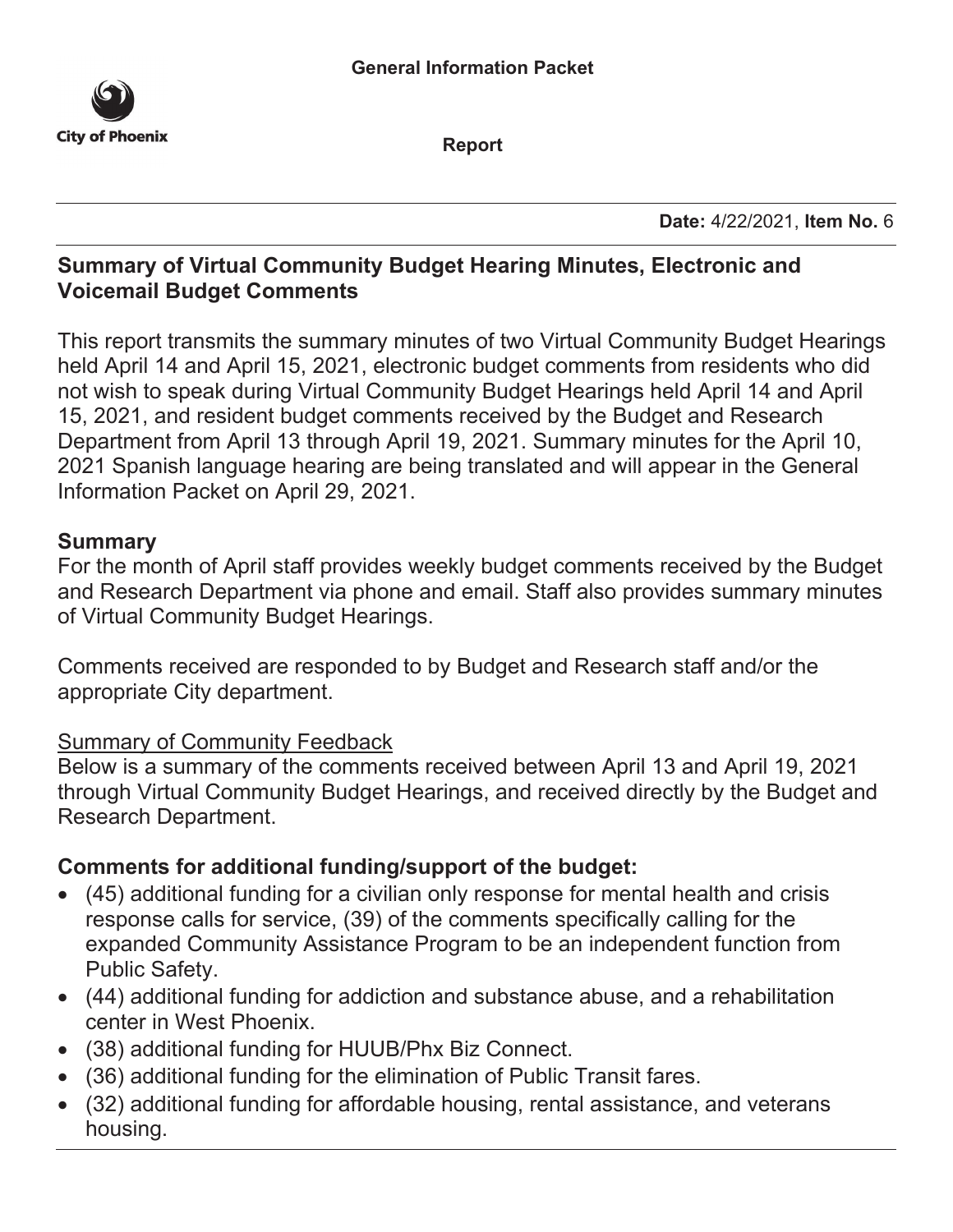- $(30)$  additional funding for the park on 55<sup>th</sup> Avenue and Samantha.
- (18) additional funding for shaded bus stops, dedicated bus lanes, and expanded Public Transit services.
- $\bullet$  (17) additional funding for street improvements at 3<sup>rd</sup> and 5<sup>th</sup> Avenue in the Willow neighborhood.
- (14) additional funding for green spaces, cool corridors, heat readiness, climate resiliency, and the Tree and Shade Master Plan.
- (11) additional funding for Arts and Culture.
- (11) additional funding for Human Services, workforce development, food programs, childcare, and senior programs.
- (9) additional funding for Street Transportation maintenance, cleaning, and repair.
- (8) additional funding for Parks and Recreation.
- (6) additional funding for Police, training, hiring officers, 911 operators, and other staff.
- (5) additional funding for youth programs, housing, and sports.
- (4) additional funding for historic preservation.
- $\bullet$  (4) in support of the budget.
- (3) additional funding for programs assisting individuals experiencing homelessness.
- (2) additional funding for gated alleys.
- (2) additional funding for Libraries.
- (1) additional funding for Economic Development.
- (1) additional funding for Fast-Track Cities initiative to end HIV/AIDS in Phoenix.
- $\bullet$  (1) additional funding for improvements and maintenance of the bike trail at 6<sup>th</sup> Avenue and 12<sup>th</sup> Street.
- (1) additional funding for Neighborhood Services.
- (1) additional funding for Police reparations.

# **Comments for reduced funding/opposition of the budget:**

- (30) in opposition of increased funding for Police or in favor of reducing the Police budget.
- $\bullet$  (2) in opposition of the budget.

**[Attachment A](#page-4-0)** transmits the summary minutes from two Virtual Community Budget Hearings held April 14 and April 15, 2021. **[Attachment B](#page-18-0)** lists the electronic comments from residents who did not wish to speak during the two Virtual Community Budget Hearings held April 14 and April 15, 2021. **[Attachment C](#page-29-0)** transmits a summary of the electronic and voicemail comments regarding the budget for April 13 through April 19,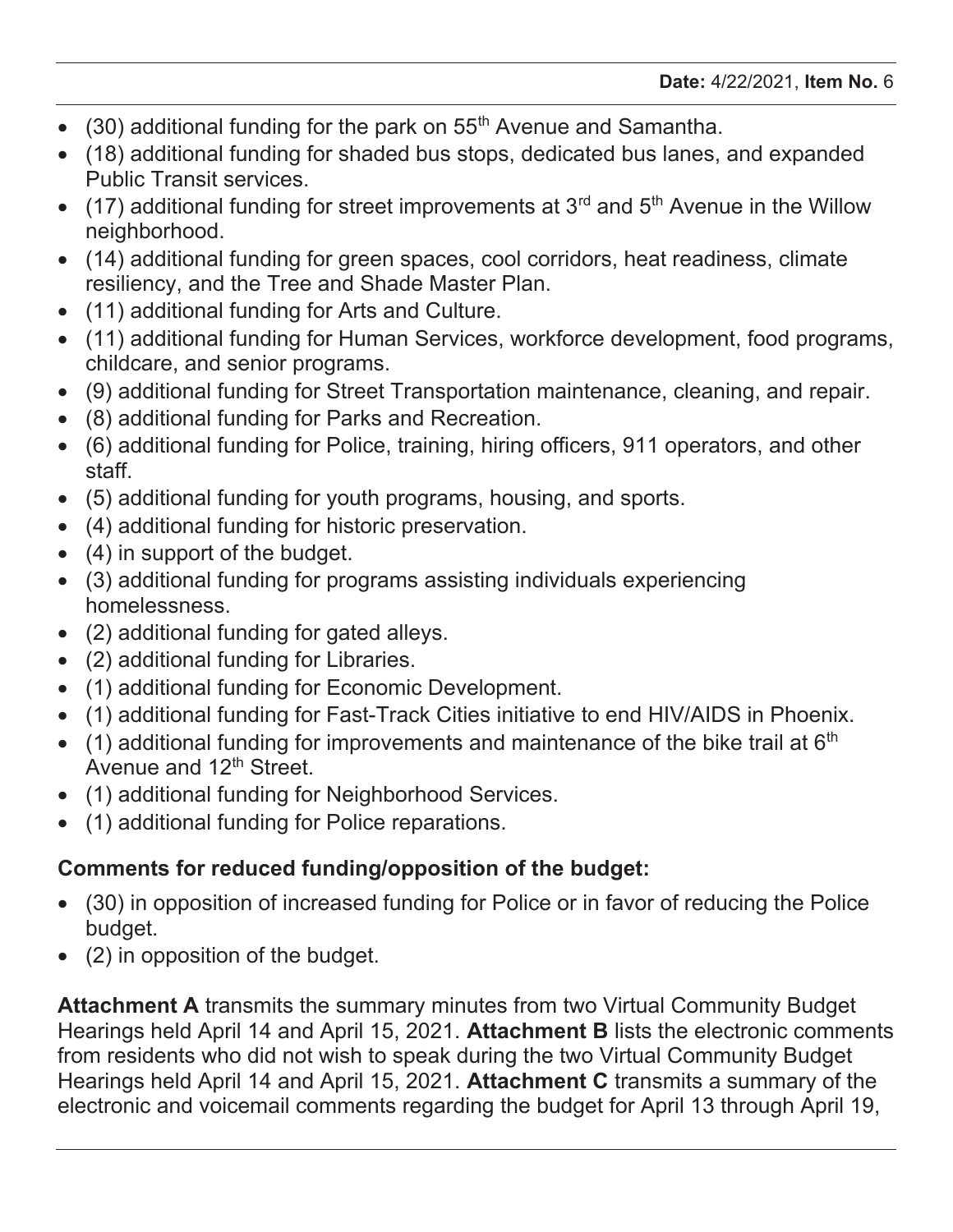2021 and social media statistics for the same time period.

# **Responsible Department**

This item is submitted by City Manager Ed Zuercher and the Budget and Research Department.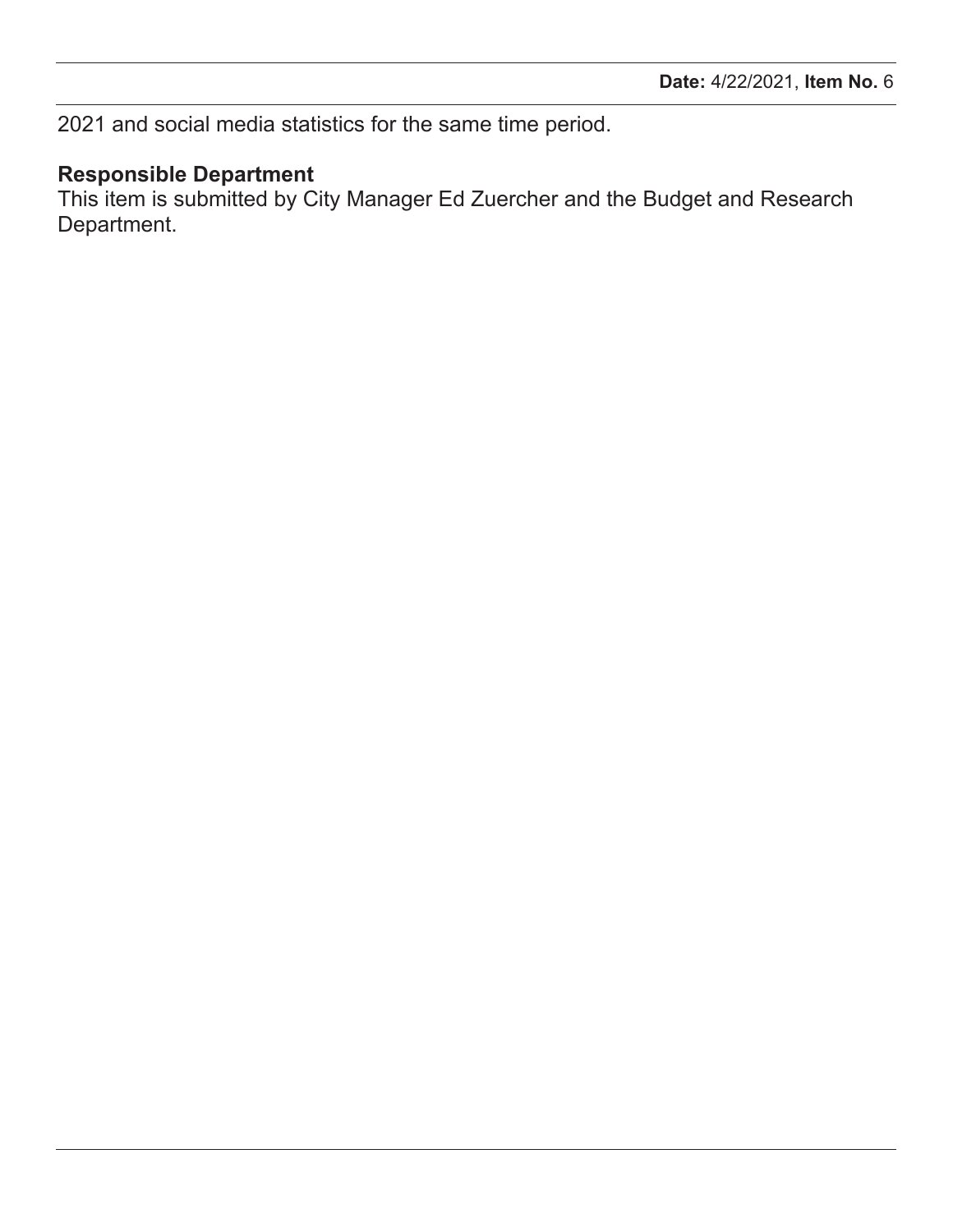

**To:** Ed Zuercher City Manager **Date:** April 19, 2021

- **From:** Amber Williamson Budget and Research Director
- **Subject:** VIRTUAL COMMUNITY BUDGET HEARINGS AND RESIDENT BUDGET COMMENTS

This report transmits summary minutes (**Attachment A**) from the Virtual Community Budget Hearings held on April 14, 202[1, 5:30 PM, for Coun](#page-4-0)cil District 4, and April 15, 2021, 5:30 PM, for bilingual hearing for Council District 5.

For the April 10, 2021 community-wide Spanish language hearing, the summary minutes are not included because they are being translated and will appear in the General Information packet on April 29, 2021.

[At www.phoenix.gov/Budget,](www.phoenix.gov/Budget) residents can access the 2021-22 City Manager's Trial Budget, Virtual Community Budget Hearing Information, and other detailed information. Under Virtual Community Budget Hearing, residents can view the following:

- Information on how to participate in Virtual Community Budget Hearings
- A schedule of the Virtual Community Budget Hearings
- The 2021-22 Budget Tabloid in English and Spanish
- FundPHX Budgeting Tool
- The Budget Hearing presentation video
- Videos of completed Virtual Community Budget Hearings.

**Attachment B** lists the electronic comments (eComments) from residents who did not [wish to speak duri](#page-18-0)ng the April 14th and 15th hearings. The eComments for the April 10th meeting will appear in the next General Information packet along with the minutes.

The Budget and Research Department also maintains a[n e-mail address and a](#page-29-0) voice mailbox for residents to provide comments on the budget. **Attachment C** transmits a summary of these comments for April 13-19, 2021, as well as social media statistics for that time period.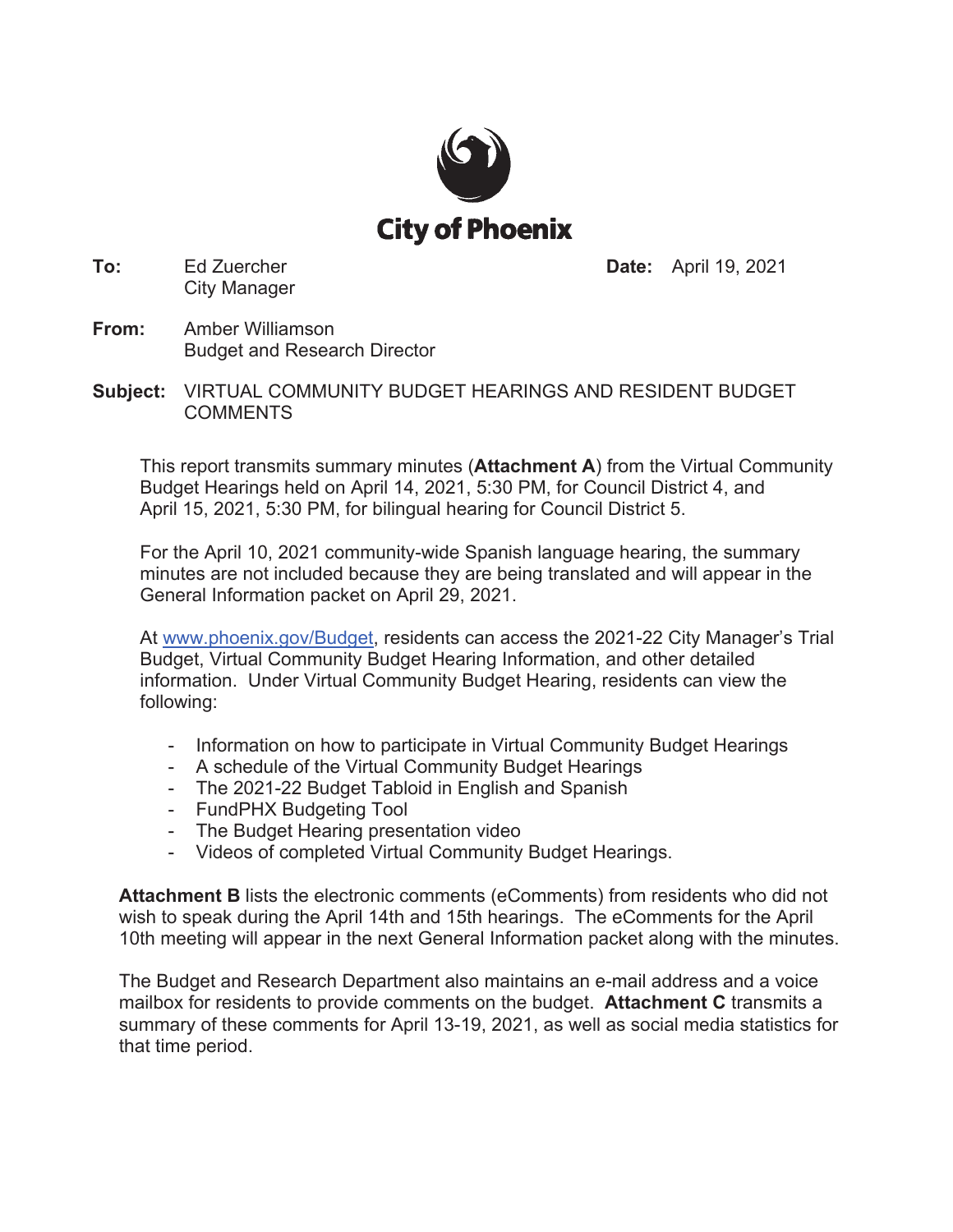#### **SUMMARY MINUTES VIRTUAL COMMUNITY BUDGET HEARING District 4 APRIL 14, 2021 at 5:30 P.M. ATTACHMENT A**

<span id="page-4-0"></span>Assistant City Manager Jeff Barton welcomed the audience to the eleventh Virtual Community Budget Hearing for District 4 at 5:37 p.m. Mr. Barton introduced Councilwoman Laura Pastor. Mr. Barton made general comments regarding the Trial Budget and the budget process.

Councilwoman Laura Pastor provided opening comments and welcomed those in attendance and thanked them for their participation.

Mr. Barton the Spanish-language interpreter, Mr. Mario Barajas. Mr. Barajas gave callin instructions for both English and Spanish speaking audiences.

A video describing the 2021-22 Trial Budget was played.

Interim Assistant to the City Council Matt Heil briefly described speaking rules of conduct before calling on each registered speaker. A summary of each speaker's comments is shown below.

1. Dan Klocke spoke in support of increasing historical preservation funds to strengthen neighborhoods and create a stronger and healthy city.

Councilwoman Pastor asked Mr. Klocke to explain the amount he was requesting. Mr. Klocke stated he supported the \$200,000 proposed and any additional funds to preserve commercial buildings.

- 2. Jack Schwimmer registered to speak but was not on the phone when called to speak.
- 3. Ricardo Palomera registered to speak but was not on the phone when called to speak.
- 4. Amy Meglio is part of the Neighborhood Organized Crisis Assistance Program (NOCAP) and is in favor of an independent department separate from Police and Fire that would respond to non-violent and non-criminal emergency calls.

Additionally, she spoke in favor of a Laveen park at Samantha Way and 55th Avenue and climate change initiatives.

5. Marcus Reid registered to speak but was not on the phone when called to speak.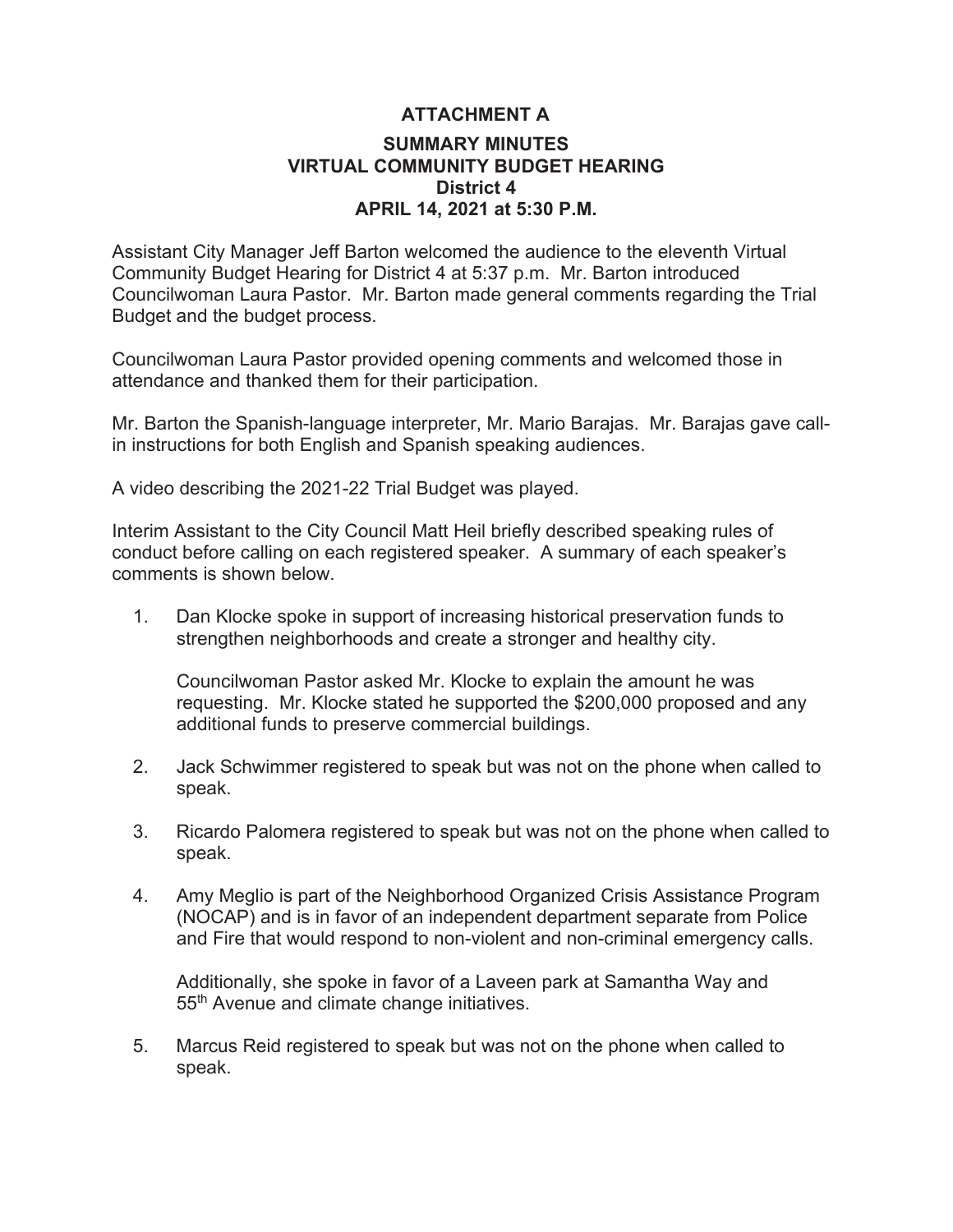- 6. Jeremy Schachter spoke in support of funding the construction phase of the Willow neighborhood 3<sup>rd</sup> & 5<sup>th</sup> Avenue street improvements projects.
- 7. Robert Cannon spoke in support of funding the construction phase of the Willow neighborhood 3<sup>rd</sup> & 5<sup>th</sup> Avenue street improvements projects.
- 8. Erika Gagnon registered to speak but was not on the phone when called to speak. She was able to connect later in the hearing. She spoke in support of funding the construction phase of the Willow neighborhood  $3<sup>rd</sup>$  &  $5<sup>th</sup>$  Avenue street improvements projects, bike lane barriers to protect cyclists from motorists, and additional one-way signage.
- 9. Jeremy Thacker expressed concern that residents are not able to access the budget in a detailed manner and cited the disconnect of information in the City's Open Checkbook program and the Inventory of Programs (IOP) document.

Councilwoman Pastor stated her staff have spoken to Mr. Thacker. She asked Mr. Barton to respond.

Mr. Barton stated he and Budget and Research Director Amber Williamson have spoken to Mr. Thacker. Mr. Barton explained the IOP and FundPHX documents are not designed to show the detail requested and that Mr. Thacker's request is more in-line with what is on the City's Open Checkbook maintained by the Finance Department. He stated the information does not exist at that detailed level. Mr. Barton stated staff have responded to Mr. Thacker's requests as much as possible, the budget is as transparent as possible, and the City has received awards for a transparent budget.

Councilwoman Pastor stated that the City does not currently have ability to provide information at the detailed level requested. She stated staff may research a system that could provide that level of information.

- 10. Tom Doescher spoke in support of funding the construction phase of the Willow neighborhood 3<sup>rd</sup> & 5<sup>th</sup> Avenue street improvements projects.
- 11. Linda Doescher spoke in support of funding the construction phase of the Willow neighborhood 3<sup>rd</sup> & 5<sup>th</sup> Avenue street improvements projects.
- 12. Opal Wagner spoke in support of funding the construction phase of the Willow neighborhood 3<sup>rd</sup> & 5<sup>th</sup> Avenue street improvements projects.
- 13. Bob Herman spoke in support of funding the construction phase of the Willow neighborhood 3rd & 5th Avenue street improvements projects.
- 14. Ide Gulotta spoke in support of not increasing the Phoenix Police budget.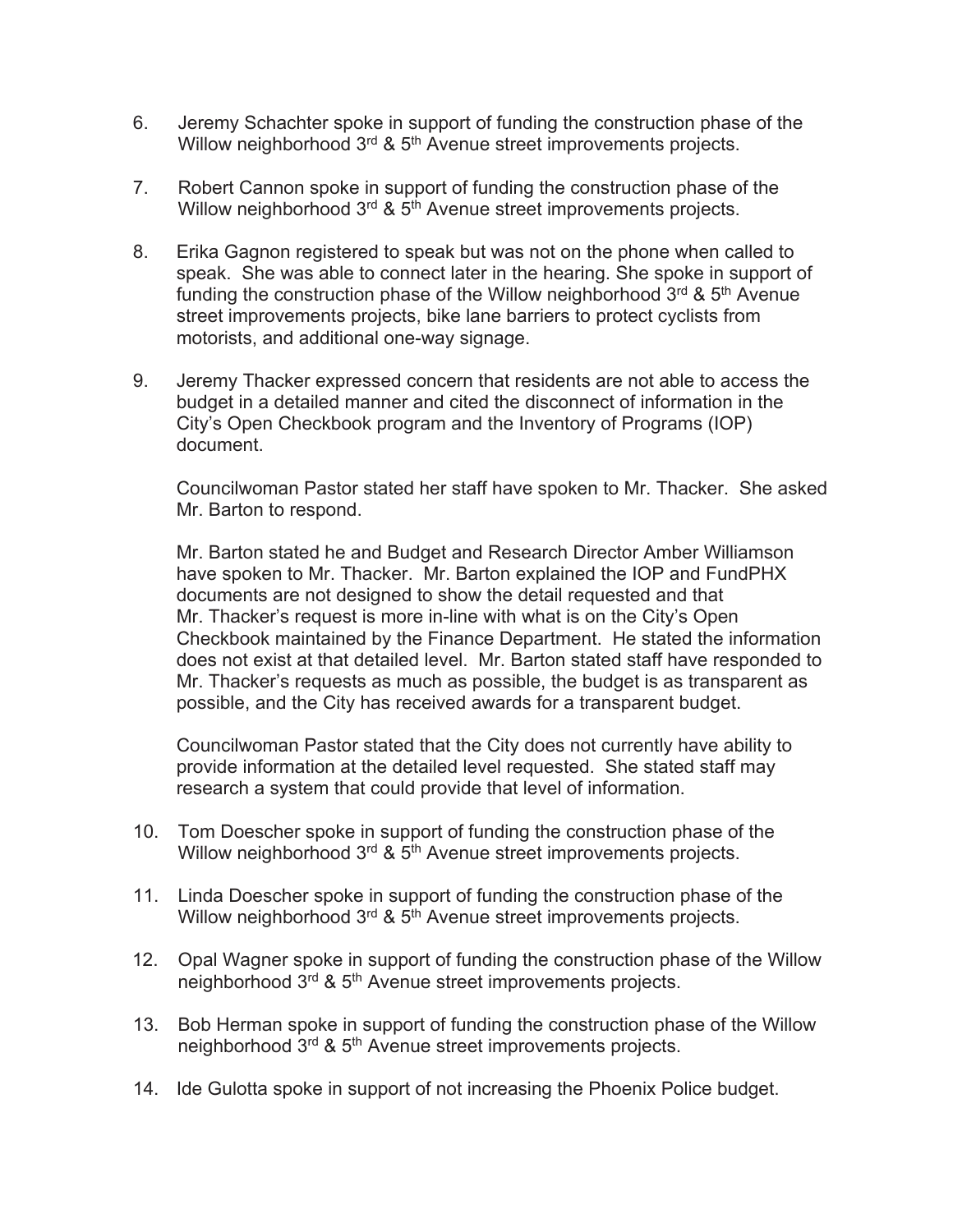- 15. Sandra Lefcovich spoke in support of funding the construction phase of the Willow neighborhood 3<sup>rd</sup> & 5<sup>th</sup> Avenue street improvements projects.
- 16. Donna Reiner spoke in support of the proposed increase for arts and culture and historic preservation funding.
- 17. Brad Brauer spoke in support of funding the construction phase of the Willow neighborhood 3rd & 5th Avenue street improvements projects.
- 18. Jenny Poon registered to speak but was not on the phone when called to speak.

Councilwoman Pastor said Ms. Poon sent a text that expressed support for more funding for economic development.

- 19. Lara Sands spoke in support of funding the Willow neighborhood 3<sup>rd</sup> & 5<sup>th</sup> Avenue street improvements projects.
- 20. Zak Holman spoke in support of funding the construction phase of the Willow neighborhood 3<sup>rd</sup> & 5<sup>th</sup> Avenue street improvements projects.
- 21. Kush Govani spoke in support of funding the construction phase of the Willow neighborhood 3<sup>rd</sup> & 5<sup>th</sup> Avenue street improvements projects.
- 22. Anna Hernandez registered to speak but was not on the phone when called to speak.
- 23. Ann Bommersbach thanked staff for the comprehensive Trial Budget and spoke in support of funding the construction phase of the Willow neighborhood 3<sup>rd</sup> & 5<sup>th</sup> Avenue street improvements projects.
- 24. Kerry Brennan requested more information about the labor line item in the budget and labor negotiations and spoke in favor of reallocating funds for community services and homelessness.
- 25. Aaron Pratt spoke in support of funding the construction phase of the Willow neighborhood 3rd & 5th Avenue street improvements projects.
- 26. Michael Oleskow spoke in support of the proposed increase for arts and culture funding and an additional \$200,000.
- 27. Fred Ullrich spoke in support of the proposed increase for arts and culture funding.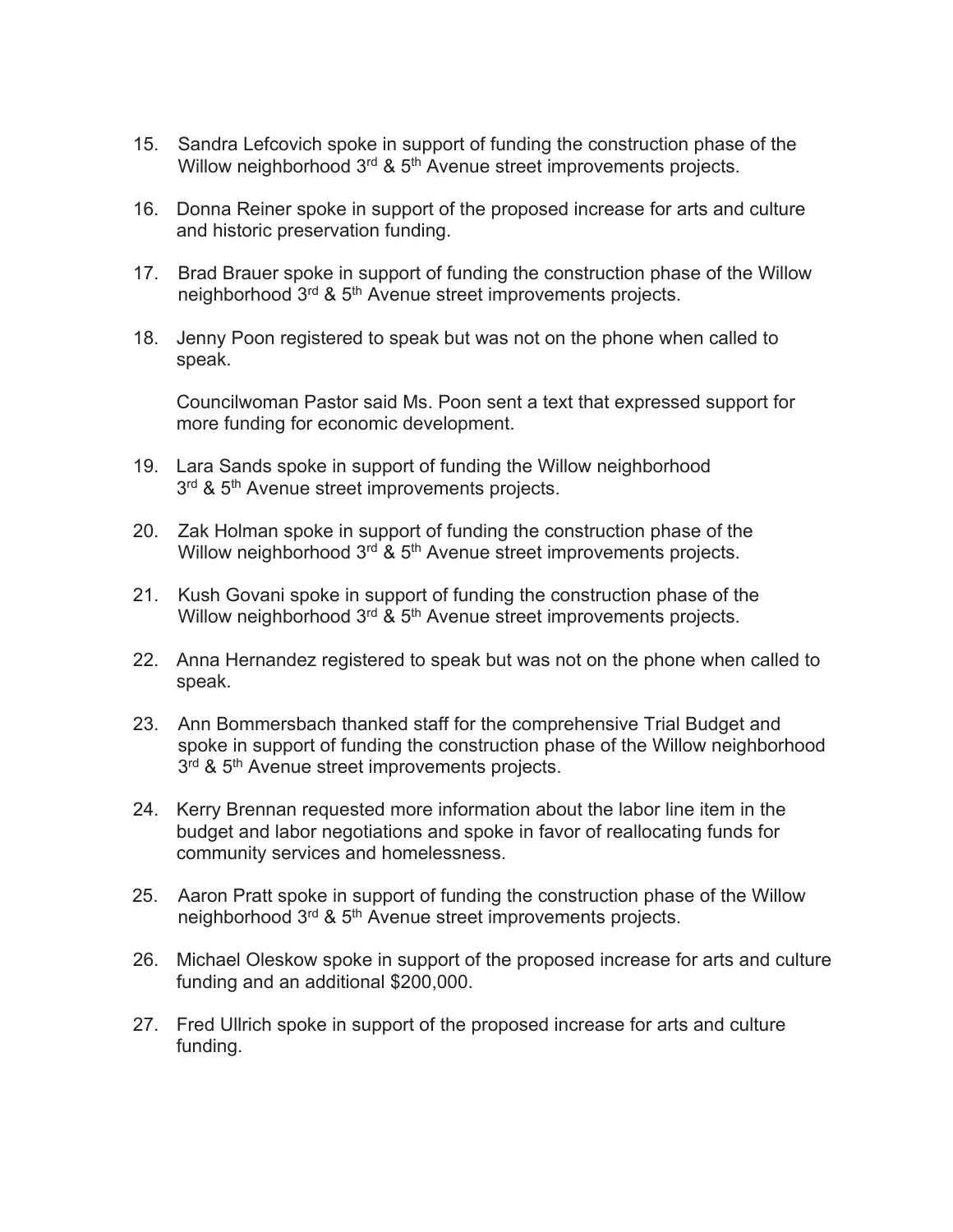- AJ Marsden spoke in support of the budget and asked to ensure funding goes to sound practices and long-term outcomes and gated alleys.
- Ethan Abegg registered to speak but was not on the phone when called to speak.
- 30. Jim Stewart spoke in support of funding the construction phase of the Willow neighborhood 3<sup>rd</sup> & 5<sup>th</sup> Avenue street improvements projects.
- John Sapero spoke in support of the \$250,000 budget for the Fast-Track Cities Initiative to end the HIV/AIDs epidemic in Phoenix.
- David Martinez III spoke in support of the \$250,000 budget for the Fast-Track Cities Initiative to end the HIV/AIDs epidemic in Phoenix.
- Adrian Keller spoke in support of the proposed budget for the creation of the Office of Heat Response and Mitigation and environmental program.
- Mario Romero support of the proposed increase for arts and culture funding.
- Michael Kruk spoke in support of allocating funds for affordable housing and a full-time position dedicated to veterans.
- Michelle Jameson in support of allocating funds for affordable housing and a full-time position dedicated to veterans.
- 37. Adam Hawkins spoke in support of allocating funds for affordable housing and a full-time position dedicated to veterans.
- Frank Dever registered to speak but was not on the phone when called to speak.
- Cynthia Garcia was on the line but could not be heard. Mr. Heil told her that her phone may be on mute and that she could not be heard.
- 40. Nallely Morales registered to speak but was not on the phone when called to speak.
- 41. Ginnie Ann Sumner spoke in support of the budget, mental health responders, 911 operators, affordable housing, arts and culture, climate change and heat readiness, and Police. She requested trees to be planted at the Crosscut park at Thomas Road and supports the addition of a Parks Ranger Supervisor position to oversee the Urban Park Ranger Patrol Program if Phoenix CARES does not become the sole focus. She requested a phone number for park users to call for assistance with non-emergency parks issues.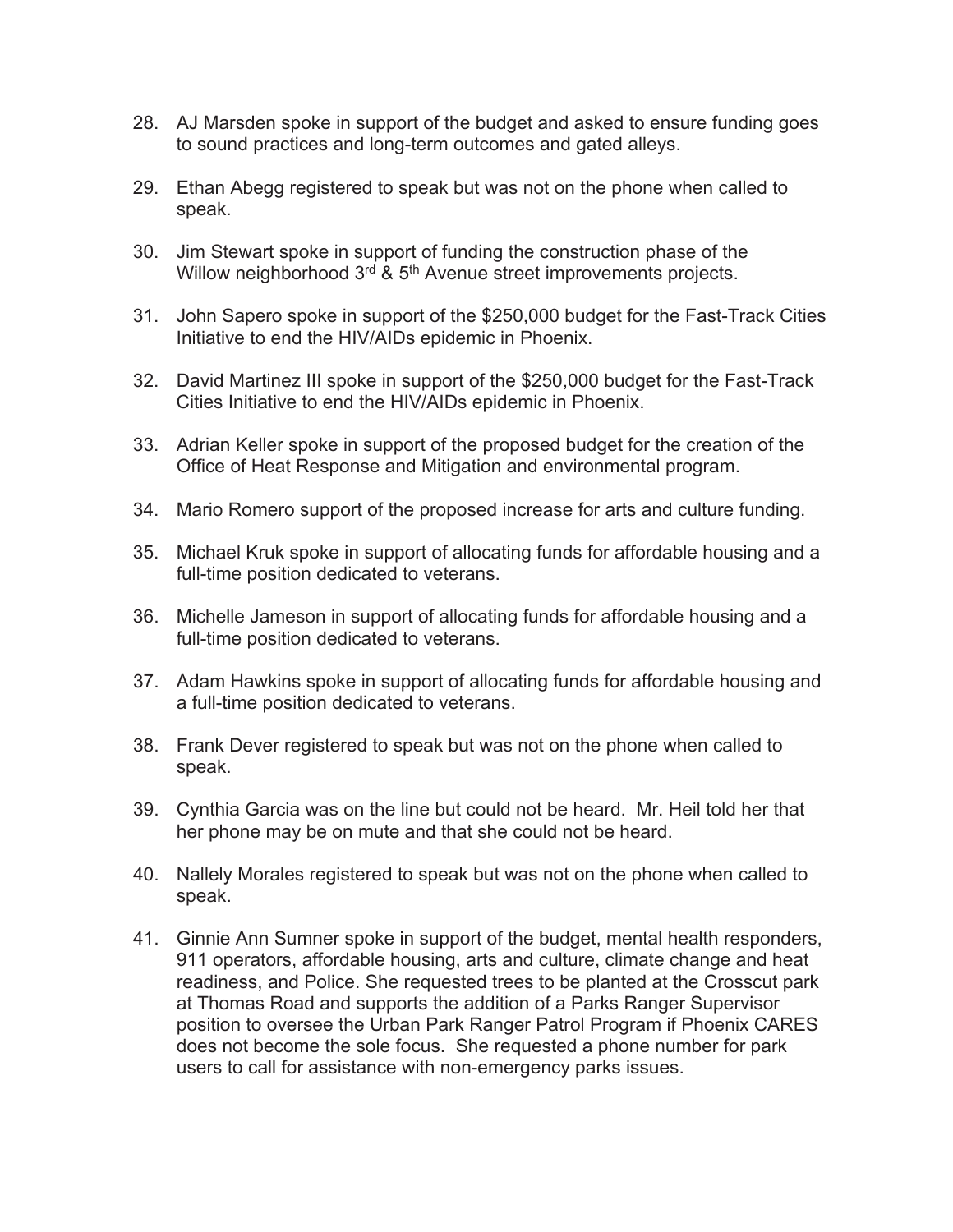Laura Pastor asked Ms. Sumner to expand on her Phoenix CARES comment.

- 42. Robert Nolan spoke in support of the proposed increase for arts and culture funding.
- 43. Richard deUriarte spoke in support of increasing historical preservation funds to strengthen neighborhoods and create a stronger and healthy city.

Councilwoman Pastor said Mr. deUriarte should have his granddaughter call in and advocate for historic preservation.

- 44. Ainsley Angounou registered to speak but was not on the phone when called to speak.
- 45. Tara Lowman-Raiford registered to speak but was not on the phone when called to speak.
- 46. Anne Ender spoke in support of the Trial Budget, the Phoenix Law Enforcement Association (PLEA) contract, funding for Police, and not approving the Neighborhood Organization Crisis Assistance Program (NOCAP).
- 47. Jerre Lynn Vanier registered to speak but was not on the phone when called to speak.
- 48. Ramon Gomez spoke in support of funding for a City park at 55th Avenue and Samantha Way in Laveen.

Councilwoman Pastor stated she has heard about the need for this park for 14 years. She asked Mr. Barton if the budget would include the maintenance cost of the park.

Mr. Barton stated the cost to build the park is more than \$165,000 and the cost to maintain the park is about \$200,000 a year. He stated staff is looking at impact fees as a funding source.

- 49. Jacob Raiford registered to speak but was not on the phone when called to speak.
- 50. Rosa Pastrana spoke in support of funding Neighborhood Block Watch and adding 911 staff and interpreters.
- 51. Rebecca Denis spoke in support of not increasing the Phoenix Police budget.
- 52. Daisy Hernandez in support public labor negotiations and not increasing the Phoenix Police budget.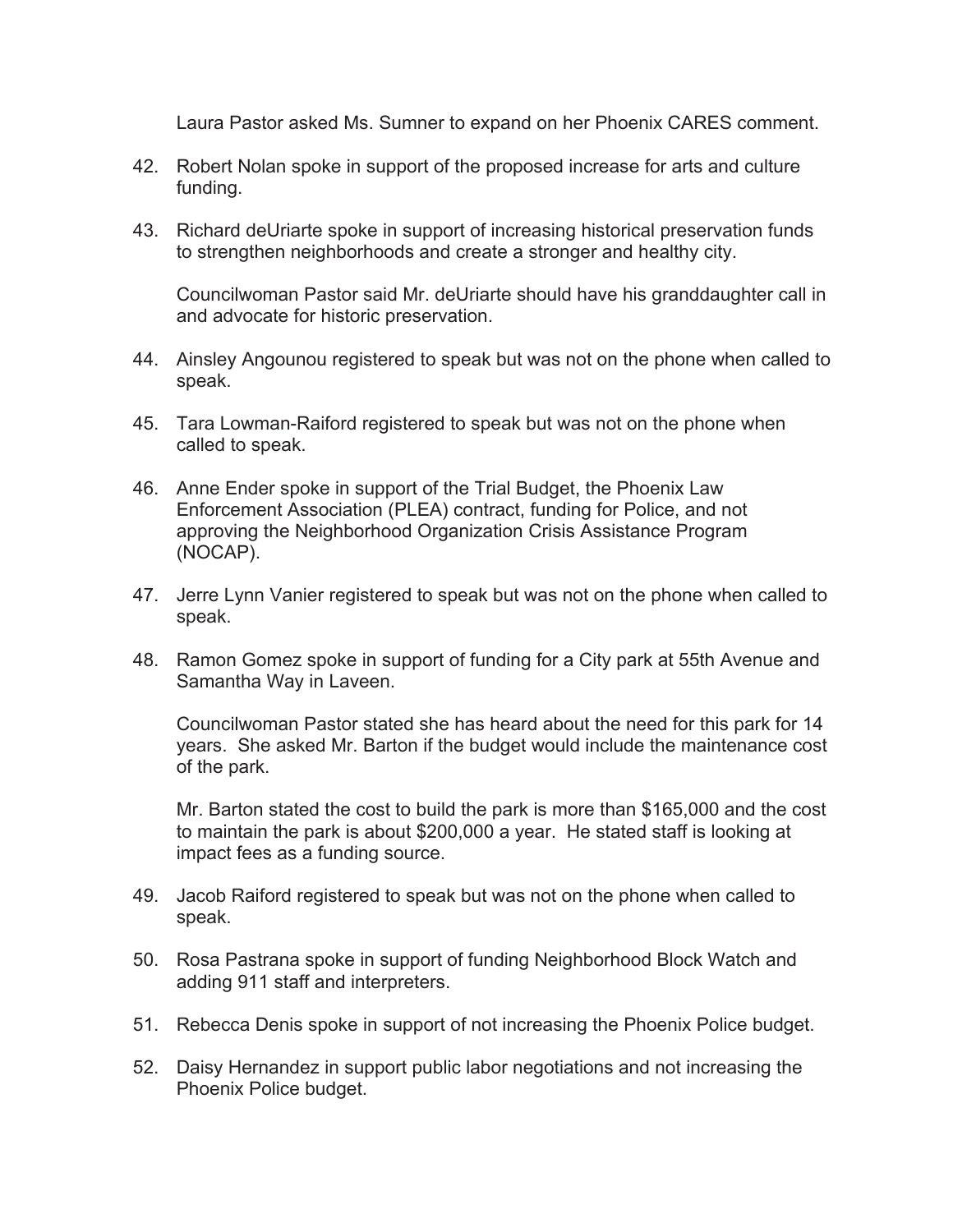- 53. Kelly Kwok spoke in support of the Community Assistance Program (CAP), free transportation, bus only lanes, a rehabilitation center in west Phoenix, low barrier shelter and housing, and public labor negotiations.
- 54. Elizabeth Venable spoke in support of allocating funds for affordable housing.
- 55. Pamela Tracy spoke in support of funding for a City park at 55th Avenue and Samantha Way in Laveen.
- 56. Veronica Baca spoke in support of funding for a City park at 55th Avenue and Samantha Way in Laveen.
- 57. Ginger Sykes Torres' daughter Michaela spoke in support of the proposed increase for arts and culture funding and programs that will help with the climate and heat.

Councilwoman Pastor praised Ms. Torres for her comments.

58. Kenneth Logan spoke in support of allocating funds for affordable housing and a full-time position dedicated to veterans.

Councilwoman Pastor commended Mr. Logan for his successes.

Mr. Barton thanked the participants and asked Councilwoman Pastor for closing comments.

Councilwoman Pastor expressed her appreciation for everyone's participation and provided closing comments, including saying she is an advocate for Willow neighborhood 3rd & 5th Avenue street improvements projects. She encouraged residents to email her if something was missed. She also mentioned there were several eComments that advocated for the City to fund the HUUB and the PHXbizConnect platform.

The hearing ended at 7:25 p.m.

Respectfully,

Carmen Panes Management Assistant II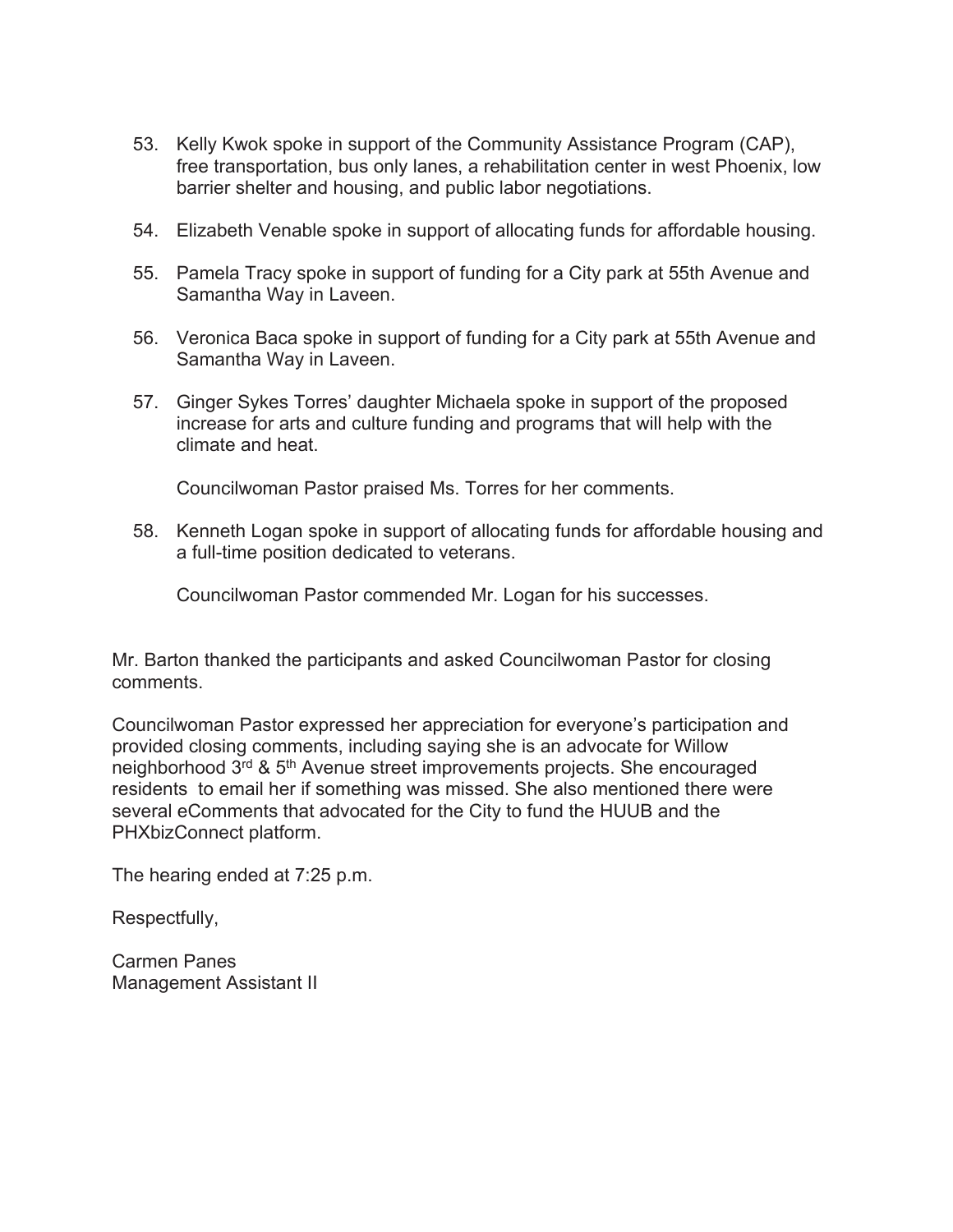#### **SUMMARY MINUTES VIRTUAL COMMUNITY BUDGET HEARING District 5 - Bilingual APRIL 15, 2021 at 5:30 P.M.**

Assistant City Manager Jeff Barton welcomed the audience to the twelfth Virtual Community Budget Hearing at 5:33 p.m. Mr. Barton introduced the meeting's host, Councilwoman Betty Guardado.

Councilwoman Guardado provided opening comments in English and Spanish.

Mr. Barton informed listeners that the budget hearings are available on the City of Phoenix's YouTube channel. He added that all comments received are consolidated and distributed to the City Council every Thursday in the General Information Packet. He stated residents that do not want to speak or are unable to attend can send email comments and that feedback helps the Council make decisions.

Mr. Barton introduced the Spanish-language interpreter, Mario Barajas. Mr. Barajas introduced his colleague Elsie Duarte and gave call in instructions for both English and Spanish speaking audiences.

Mr. Barton indicated a video would be played highlighting the proposed uses of the \$155 million surplus. He introduced Interim Assistant to the City Council Matt Heil.

Mr. Heil introduced the videos describing the 2021-22 Trial Budget, indicating the Spanish language video would be played followed by the same video in English.

Mr. Barton asked Mr. Heil to read the code of conduct. Mr. Heil read the code of conduct for public comment for meeting participants in English. Mr. Barajas read the same statement in Spanish. A summary of each speaker's comments is shown below.

- 1. Cynthia Garcia registered to speak but was not on the line when called.
- 2. Jennifer Valencia spoke in favor of reallocating funding to housing assistance, healthcare and income support.
- 3. Jerre Lynn Vanier registered to speak but was not on the line when called.
- 4. Karla Cruz spoke in support of allocating Police resources to help people with food, housing, and utilities.
- 5. Yazmin Sagastume spoke in favor of reallocating Police Crime Suppression Squad funds to funding for a rehabilitation facility in west Phoenix, permanent free transportation, housing support and an independent Community Assistance Program (CAP).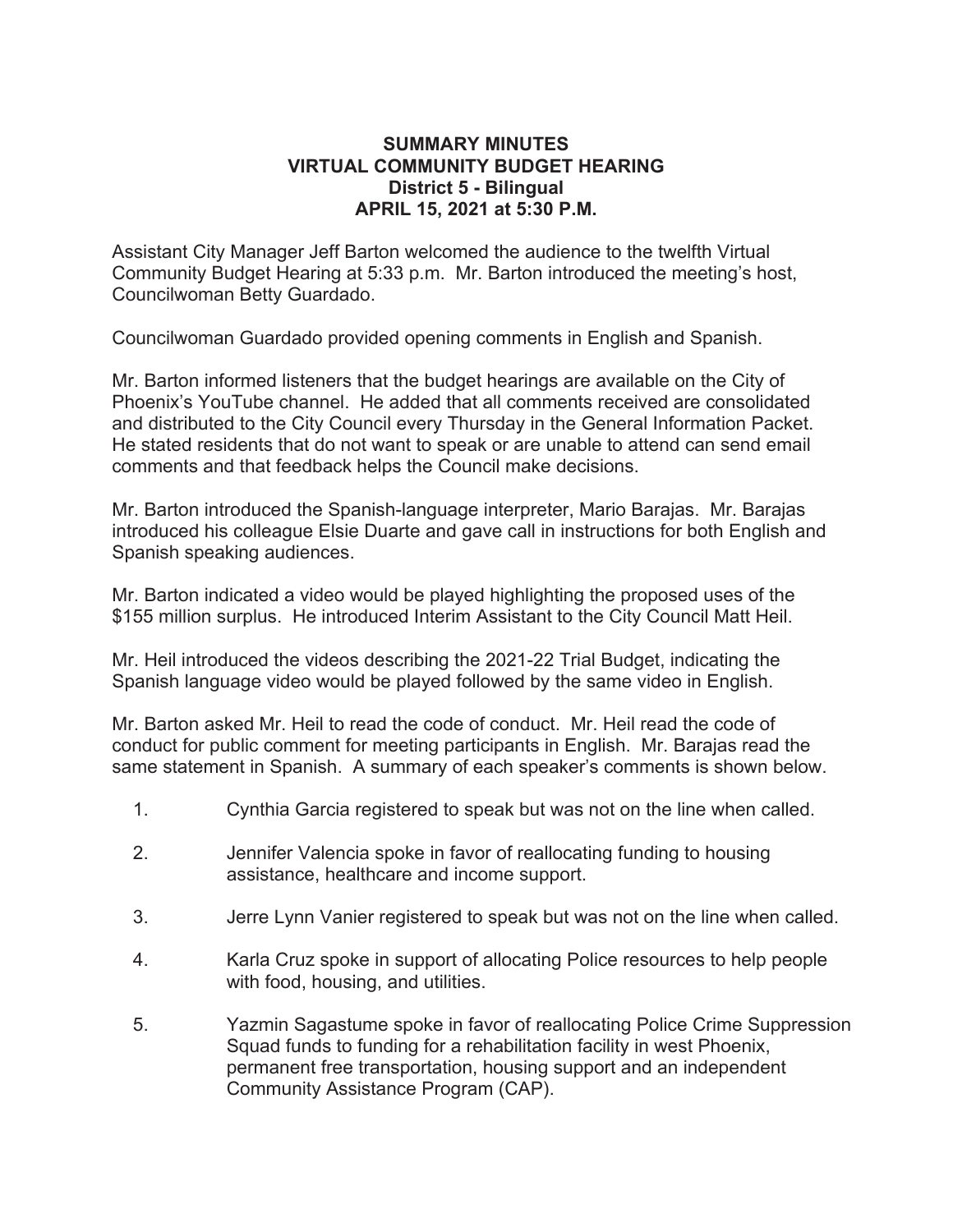Viridiana Hernandez registered to speak but was not on the line when called. She was able to join the meeting later.

> She indicated she did not hear the previous caller's comments translated into Spanish. Mr. Barajas indicated the Spanish line is being interpreted. She asked if she could make her comments in both English and Spanish, and her request was granted.

She indicated a lot of people were not able to sign-in to the budget hearing because the link was down until approximately 50 minutes into the meeting. She said there was not an announcement made for those that were waiting and the virtual budget hearing process has been very frustrating. She spoke in favor of reallocating Police funds to funding more accessibility to public records and Police reports, mental health crisis response, rehabilitation and substance abuse services in west Phoenix, free transportation, bus only lanes, and not approving increased funds for Police or the proposed addition of 75 civilian positions. She then provided her comments in Spanish.

- Xyra Flores spoke in favor of providing support to marginalized communities.
- Yuvixa Dominguez spoke in favor of reallocating funds to repair streets, build rehab centers, homeless facilities in west Phoenix, and permanent free transportation.
- Mansoor Khafizov registered to speak but was not on the line when called.
- Cleo Warner registered to speak but was not on the line when called.
- 11. Ismael Morales spoke in support of Phoenix arts and culture. Councilwoman Guardado asked Mr. Morales his opinion about the accessibility of grant funding for youth and people new to the community. He said the City has an annual grants process where interested people can apply. Councilwoman Guardado told the caller to let her know how she can help to engage youth.
- Jaime De La Mora registered to speak but was not on the line when called.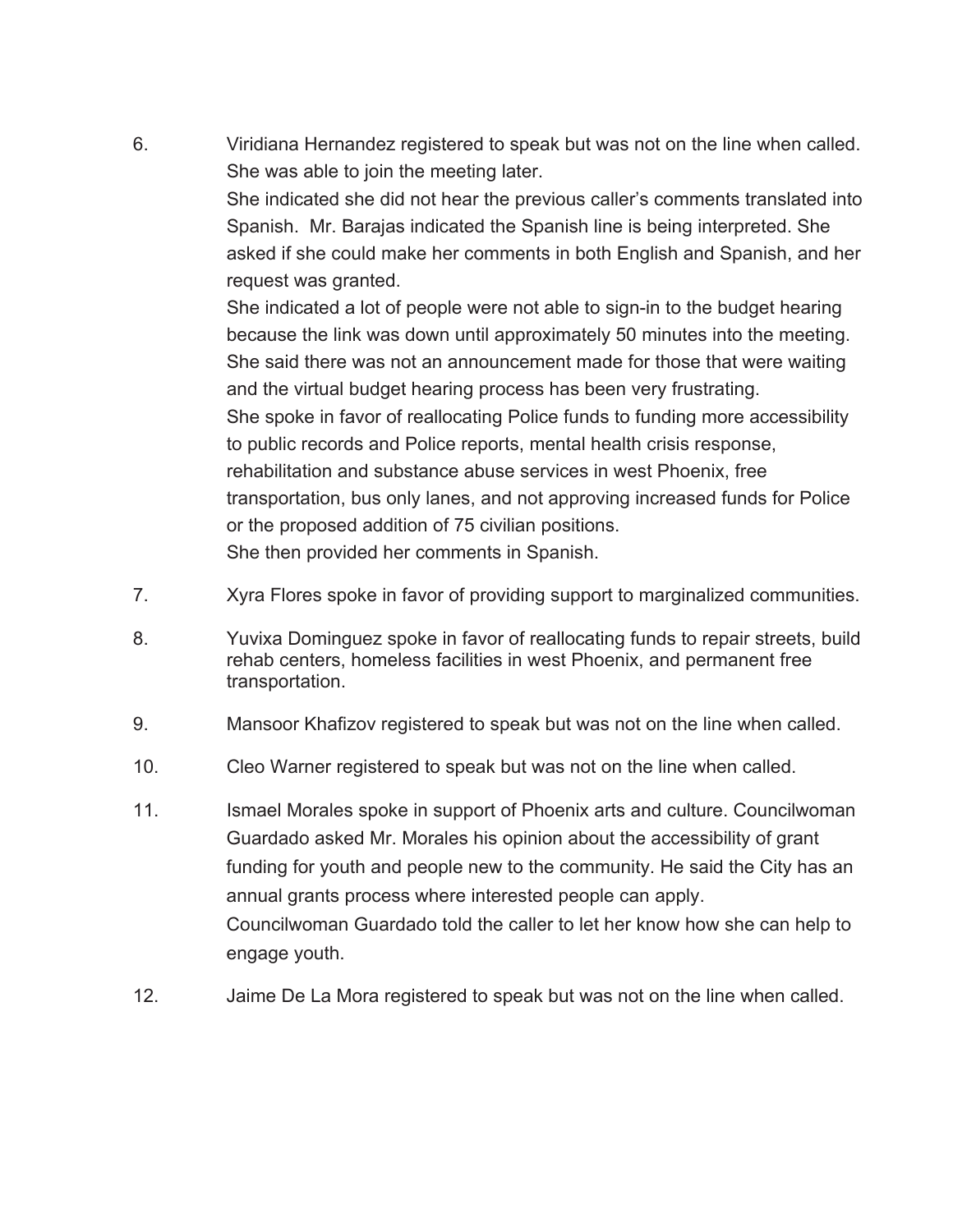- Tiffany Avila spoke in favor of reallocating Police funds for free transportation, a rehab center on the west side, and a mental health crisis program. She expressed concerns about Police interaction with the community and their role in the community.
- Jennifer Hernandez indicated she had a difficult time accessing the budget hearing and had concerns about translations. She spoke in favor of free public transportation, bus only lanes, resources for rehabilitation for addiction and substance abuse, and shelter for the homeless.
- Linda Abegg spoke in favor of adding \$156,000 for building and maintaining the park at 55<sup>th</sup> Avenue and Samantha Way in Laveen. Ms. Abegg asked if residents will be able to see changes made from the Trial Budget Mr. Barton explained the City Manager's Budget will show changes made from the Trial Budget.
- Ines U. registered to speak but was not on the line when called.
- Stephanie Gentry spoke in favor of adding funding for childcare in the budget.

Mr. Barton said in conversations he has had with elected officials, as the next round of COVID related funds are distributed, many on the Council have indicated they would like to see some of these funds go to childcare. Councilwoman Guardado asked Mr. Barton about existing COVID relief programs. Mr. Barton indicated the fund has been used to provide rent, mortgage and utility assistance and we are looking at additional community assistance programs, including business assistance, arts, youth, childcare and after school programs

Marta U. registered to speak but was not on the line when called.

Councilwoman Guardado asked Mr. Heil if a list could be kept of callers so they could be reached later due to the problems people are experiencing in joining the meeting.

Mr. Barton introduced Budget and Research Director Amber Williamson to explain the technical issue that occurred at the beginning of the hearing. He also said Mr. Heil would circle back to the callers that initially were not on the line to see if they are on the line at the end of the hearing.

Ms. Williamson explained at www.phoenix.gov/budget/hearings the link to the WebEx was not working. Information Technology staff resolved the issue. She stated the WebEx link was available on the hearing information page, and the phone numbers to call into the hearing in English and Spanish were working. She apologized for the problem.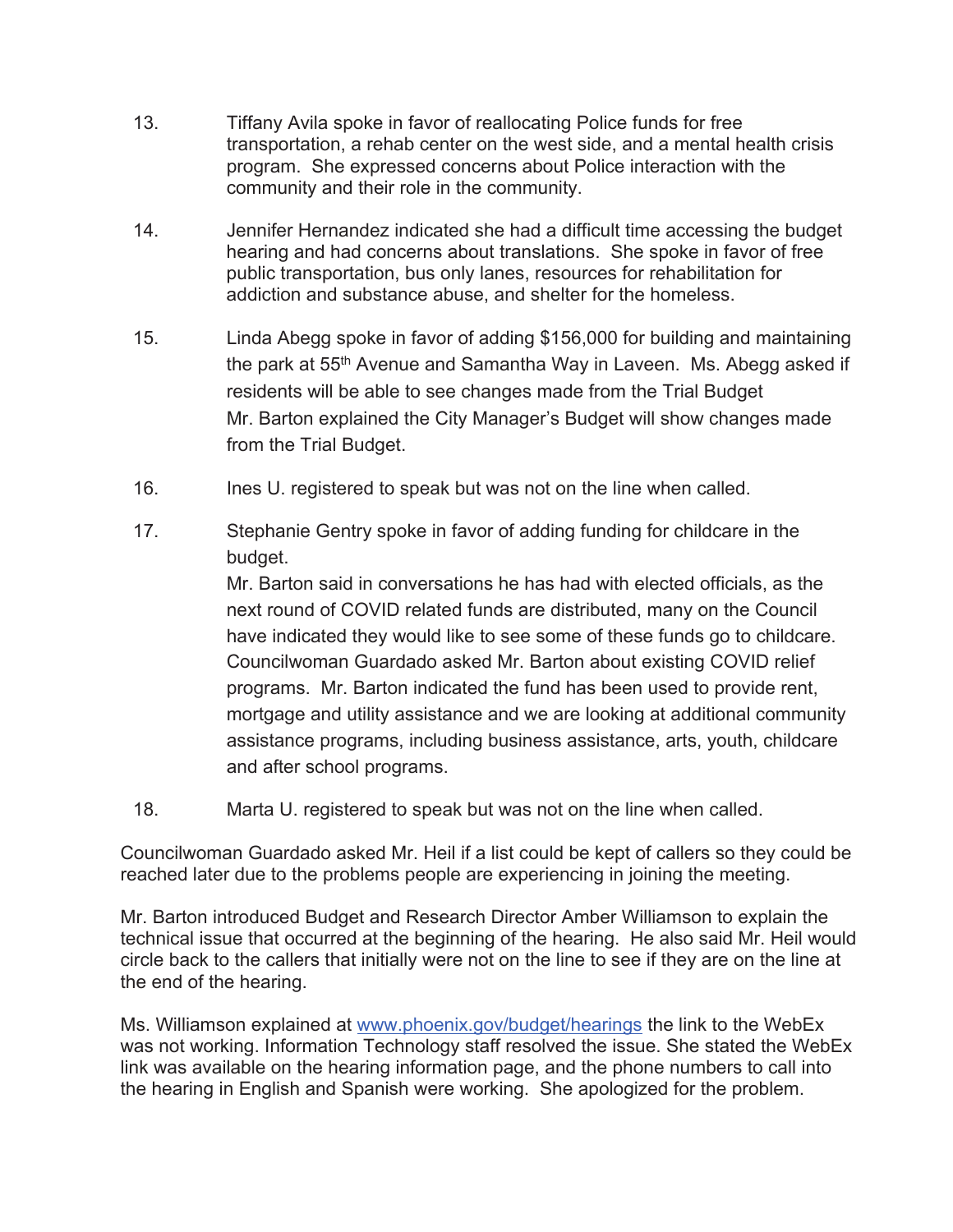Mr. Heil indicated if the people who were registered but were not on the line to speak reconnected with the meeting, he will call on them.

- 19. William Escobar registered to speak but was not on the line when called.
- 20. Maxinino Hernandez registered to speak but was not on the line when called.
- 21. Aimee EspoYesto registered to speak but was not on the line when called.
- 22. Inis Leno registered to speak but was not on the line when called.
- 23. Tina Luna said she had a problem getting into the meeting from the WebEx link. She spoke in favor of reallocating funds to free transportation to help kids, homeless and seniors.
- 24. Ramon Gomez said he had trouble getting into the meeting but called the number for help and was able to get in. He spoke in favor of building the park at 55<sup>th</sup> Avenue and Samantha Way in Laveen.
- 25. Nancy Torres spoke in favor of those in need of free transportation, rehab facilities on the west side for substance abuse and addiction and mental health services.
- 26. Alex Rodriguez registered to speak but was not on the line when called.
- 27. Ana Orovco registered to speak but was not on the line when called.
- 28. Corraima Samaniega Ochoa spoke in favor of funding for mental health, addiction and substance abuse resources.
- 29. Gladiela Lopez Felix spoke in favor of the Community Assistance Program (CAP) and reallocating funds for free transportation, bus only lanes, mental health, substance abuse and addiction rehabilitation, and low barrier housing support.
	- Ms. Lopez Felix translated her own comments into Spanish.
- 30. Tiffany Avila spoke in favor of reallocating funds for free transportation, a rehab center on west side, and a mental health crisis program.

Mr. Heil stated callers that were not on the line had not rejoined the meeting. Additionally, he indicated several individuals registered to speak were calling from the same phone number and he would start calling on those individuals.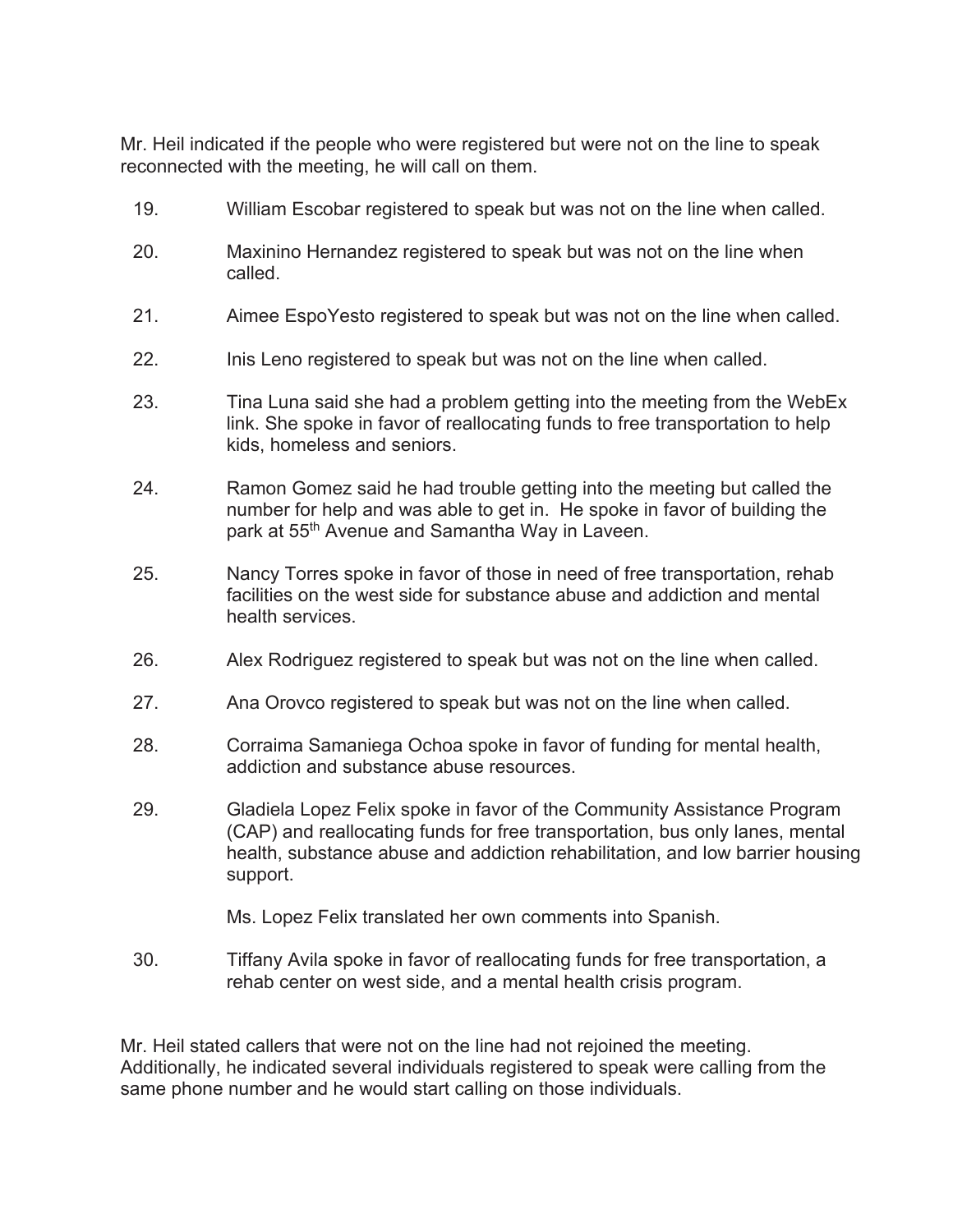He said he would call on people that were previously not on the line if they joined the meeting.

- 31. Martha Avendano spoke in favor of reallocating funds to free transportation and more substance abuse and rehabilitation centers.
- 32. Josfina Hernandez registered to speak but was not on the line when called.
- 33. Noemi Garcia spoke in favor of reallocating funds to rehab centers to help younger members of the community and to have better programs in schools for children.
- 34. Kathryn Krejci said she had trouble logging in to the hearing. She spoke in favor of reallocating funds for free transportation and housing, especially low barrier shelters for registered sex offenders and people with mental health problems.
- 35. Elodia Reyes spoke in favor of reallocating funds to Park amenities, rehab centers, green spaces, free public transportation, and safety.
- 36. Juana Rita spoke in favor of funding free transportation, young people and people suffering from addition and for making the community safer.
- 37. BaYeslia Perez registered to speak but was not on the line when called.
- 38. Ana Maria spoke in favor of funds to help young people overcome addiction and for more rehab centers. Additionally, she said funding is needed for free transportation and for hiring people to clean trash from the alleys.
- 39. Adriana Folorio spoke in favor of funding free transportation for all, more rehabilitation centers on the west side to help those with addiction, and for mental health centers.

Mr. Heil said they are still checking to see if people that were unable to connect are on the line.

Councilwoman Guardado thanked Mr. Heil.

- 40. Sonia Velasquez spoke in favor of rehab centers, free transportation, sensitivity and support towards the needs of the community.
- 41. Maria Guiterrez spoke in favor of reallocating funds to rehab centers to help those with addiction.
- 42. Alma Chavez registered to speak but was not on the line when called.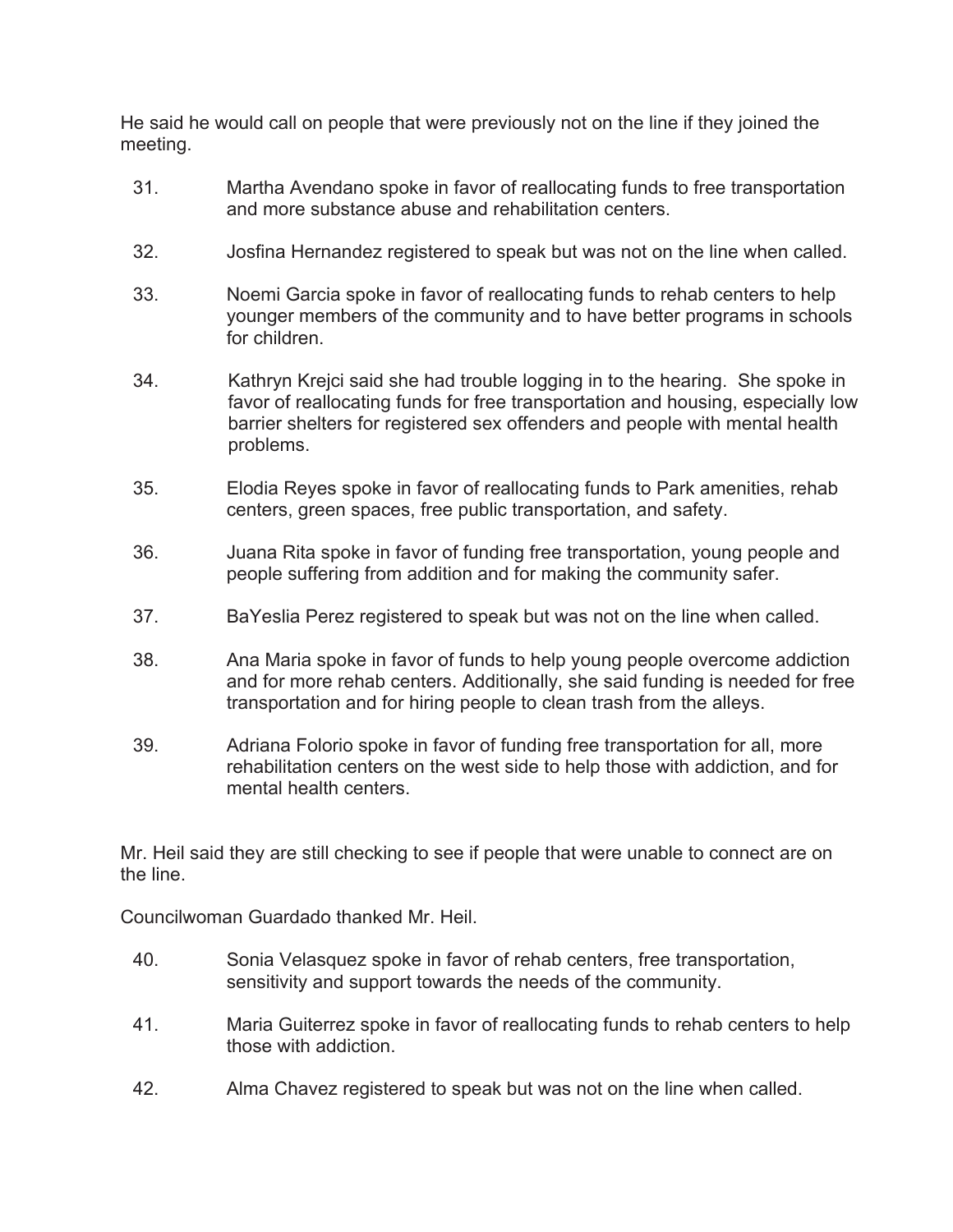- Alma Olvera registered to speak but was not on the line when called.
- Israel Moreno spoke in favor of reallocating funds to rehabilitation centers for young people who are getting into drugs and free transportation.
- Hector Garcia spoke in favor of reallocating funds to rehab centers to treat substance abuse.
- Lore Valdez spoke in favor of more rehab centers and of an independent Community Assistance Program (CAP).
- Anabell Gabino expressed support for reallocating funds for centers for people who have been hurt by the Police, free transportation, more 911 Operators, and rehab centers for young people and adults with substance abuse issues. She also asked that Police stop working with immigration enforcement and separating families.
- Gerardo Urbina spoke in support of reallocating funds for job training facilities, rehab centers in the west valley, free transportation and mental health facilities.
- Concepcion Franco expressed the need to be heard and to reallocate funds for free transportation, and rehab centers so people can get sober.
- Naty Moreno spoke in favor of investing funds in cleaner and safer spaces in the community, activity centers for young people, clinics and street repair.
- Juan Lopez spoke in favor of reallocating funds for free transportation for all, rehab centers in west Phoenix, and the expanded Community Assistance Program (CAP).
- Arturo E. registered to speak but was not on the line when called.
- Ana M. Calderon spoke in favor of reallocating funds for the needs of kids and youth including a community center and a rehab center, a hospital, more doctors, more dentists, and free transportation.
- Martha Flores spoke in favor of reallocating funds for the needs of the community such rehabilitation of those suffering from substance abuse and mental health.

Ms. Hernandez interpreted Ms. Flores' comments.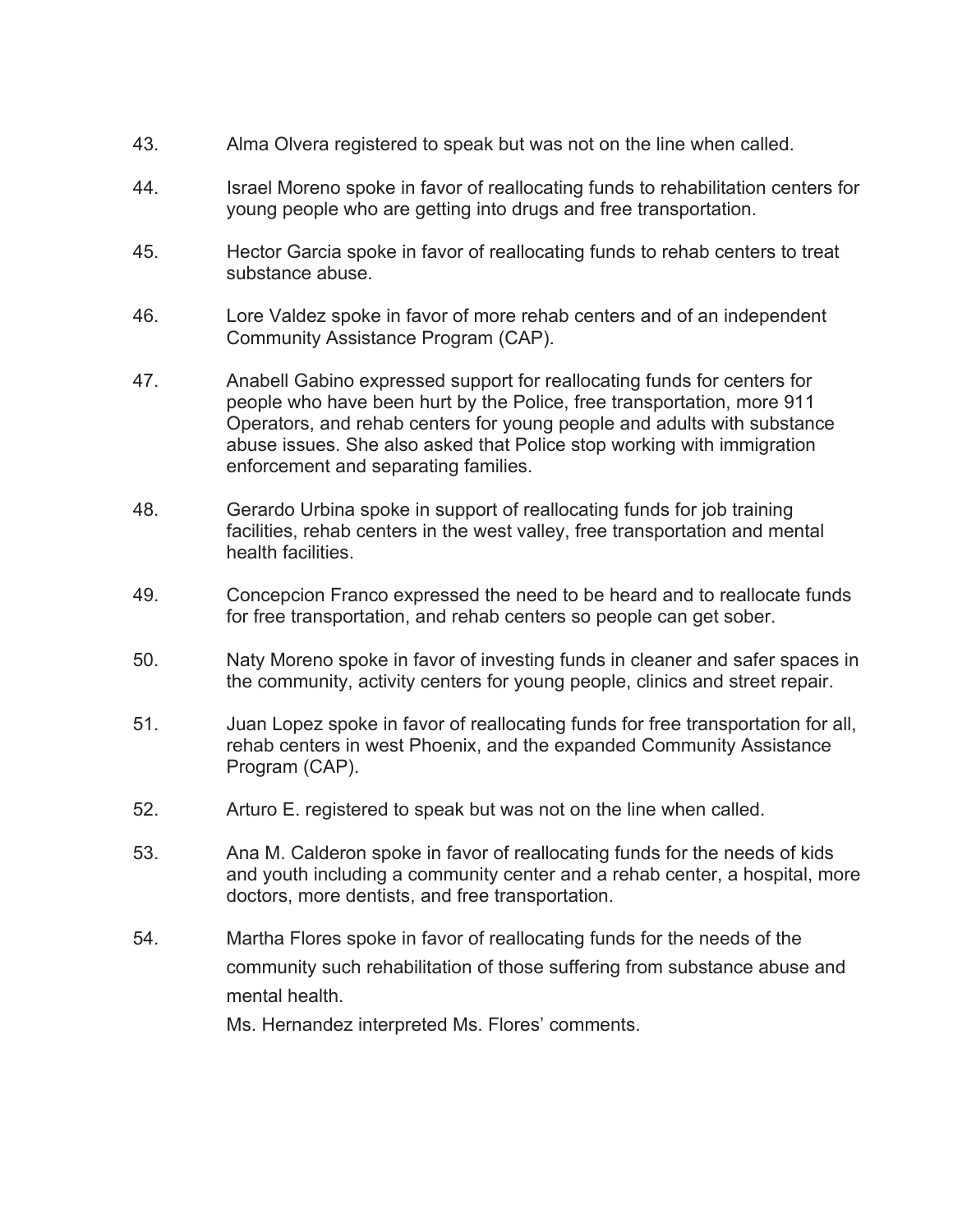55. Rosa Gomez was called upon, but a resident named Miros (no last name provided) responded.

> Miro said Councilman Sal DiCiccio is her representative but that he does not represent her. She spoke in favor of reallocating resources for mental health and rehab centers.

- 56. Manuel T. registered to speak but was not on the line when called.
- 57. Holga G. spoke in favor of reallocating funds to invest in the youth.
- 58. Georgina Martinez spoke in favor of not funding the Police.

Mr. Barajas asked Mr. Heil if he could request those needing interpretation to speak slower. Mr. Barajas made his request in Spanish.

- 59. Ana Juarez registered to speak but was not on the line when called.
- 60. Lourdes Miranda spoke in favor of reallocating funds to the community for parks, streets, schools, a community center for addicts and free buses.

An unnamed resident made comments in Spanish. Mr. Barajas interpreted saying several people that were supposed to make comments had to leave.

- 61. Irene Alvarez registered to speak but was not on the line when called.
- 62. Estela Varela requested solutions for the community including a free rehab center for documented or undocumented people. They need parks, schools and better streets.

An unnamed resident made comments in Spanish. Mr. Barajas interpreted saying there were only two more people left that wanted to speak. He also said the person asked if the next meeting could have simultaneous interpreting because many of the people who were registered to speak left because the meeting was taking so long.

62. Beta Rita spoke in favor of free rehab centers and community centers.

Mr. Heil informed Councilwoman Guardado that the last comment of the evening was received. Councilwoman Guardado provided closing comments in Spanish.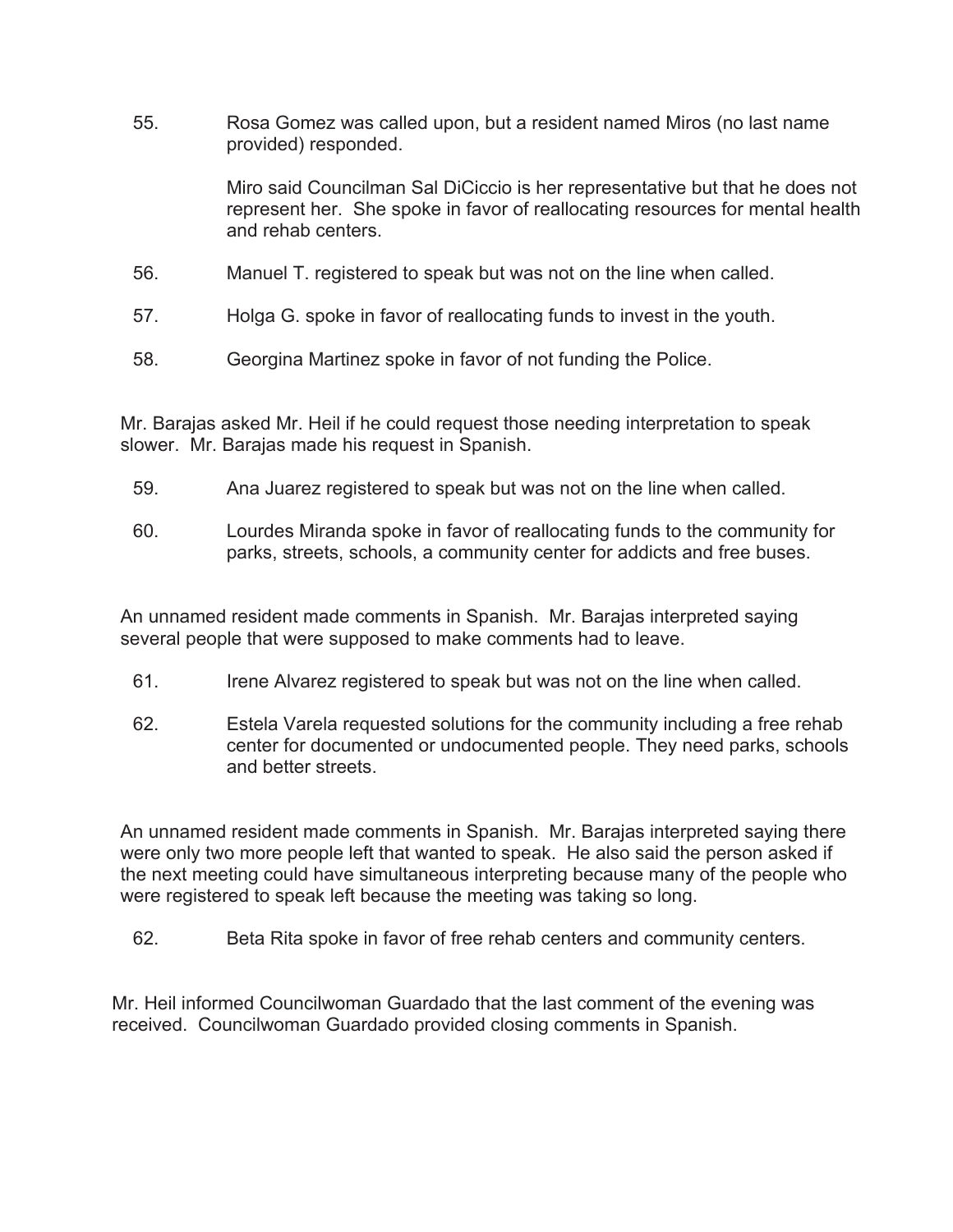Mr. Barton thanked Councilwoman Guardado and everyone for participating and reminded everyone that the hearing is available on the City of Phoenix YouTube channel. He closed the hearing at 7:25 p.m.

Respectfully,

Stacey Obal Management Assistant II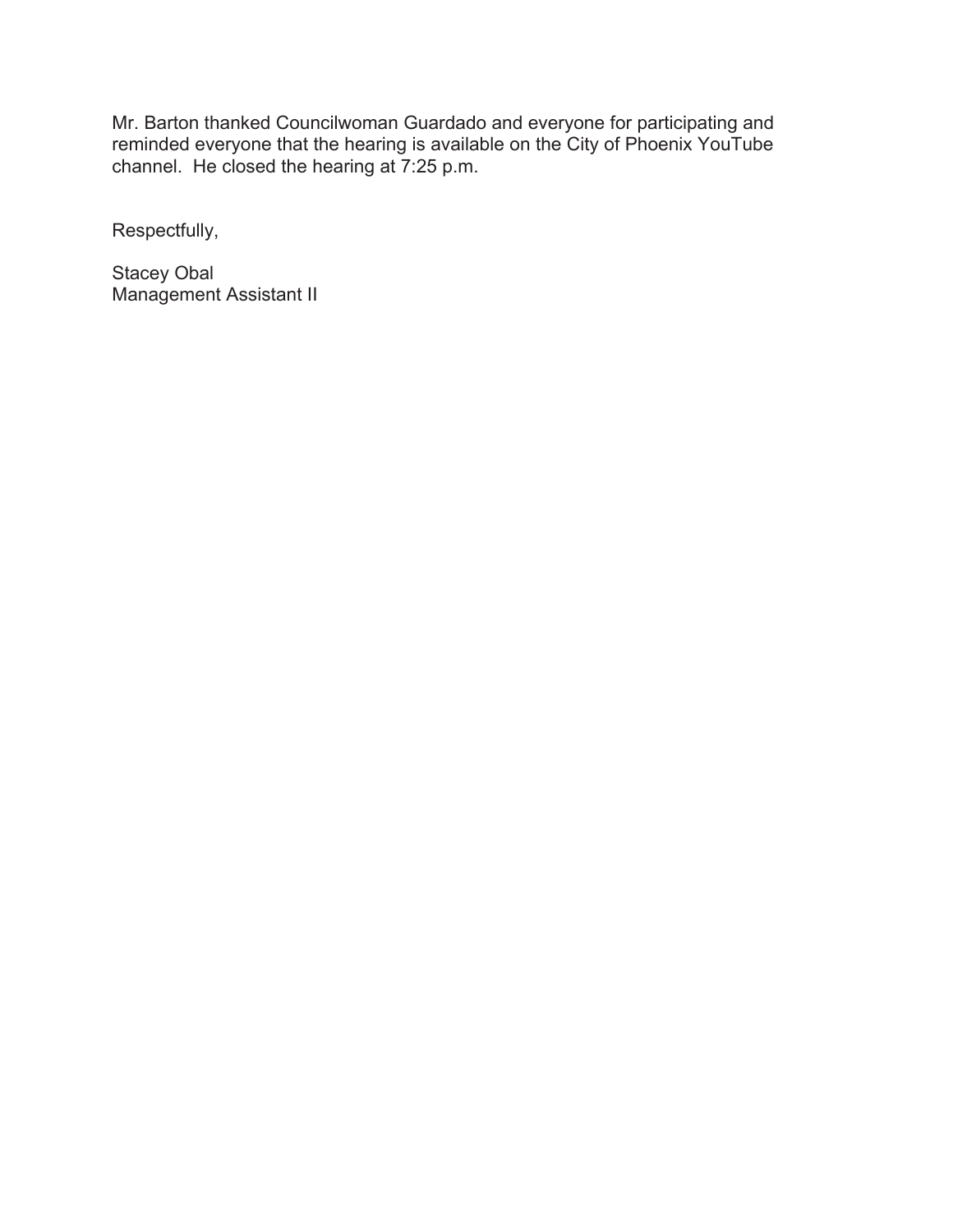<span id="page-18-0"></span>

| <b>Name</b>             | <b>Comment</b>                                                                                                                                                                                                                                                                                                                                                                                                                                                                        |
|-------------------------|---------------------------------------------------------------------------------------------------------------------------------------------------------------------------------------------------------------------------------------------------------------------------------------------------------------------------------------------------------------------------------------------------------------------------------------------------------------------------------------|
| Taylor Wellman          | This is a locally grown tool that has now gained national recognition by the SBA and<br>White House for its work in supporting entrepreneurs and small businesses. It is a highly-<br>effective platform built by local leaders right here in Phoenix.                                                                                                                                                                                                                                |
|                         | HUUB has the support of several local leaders like myself and we encourage you to<br>renew and expand the HUUB/PHX Biz Connect platform for Phoenix businesses. Thank<br>you for your time, consideration and vision in bringing needed resource.                                                                                                                                                                                                                                     |
| <b>Tiffany Bisconer</b> | Phoenix Councilmembers, I am personally reaching out as a community leader to<br>encourage you to consider renewed funding and support the expansion of the highly<br>successful HUUB/Phx Biz Connect platform in Phoenix. With more than 400+<br>businesses using the platform in the first month and with an expected growth of 1,000<br>businesses by year end, it would be a shame to not renew this community resource and<br>further invest in our businesses success.          |
| Steve Thompson          | Phoenix Councilmembers, I am reaching out as a community leader to encourage you to<br>renewed funding and support the expansion of the highly successful HUUB/Phx Biz<br>Connect platform in Phoenix. With more than 400+ businesses using the platform in the<br>first month and with an expected growth of 1,000 businesses by year end, it would be a<br>shame to not renew this community resource and further invest in our businesses<br>success.                              |
| Zachary McCarty         | Phoenix Councilmembers, I am reaching out as a community leader to encourage you to<br>renewed funding and support the expansion of the highly successful HUUB/Phx Biz<br>Connect platform in Phoenix. With more than 400+ businesses using the platform in the<br>first month and with an expected growth of 1,000 businesses by year end, it would be a<br>shame to not renew this community resource and further invest in our businesses<br>success.                              |
| Anita Nath              | No new money to Phoenix Police. We need to reallocate the funds towards other<br>services that will better serve the community and not inflict violence and harm, as Phx<br>PD does. The police do not need more money                                                                                                                                                                                                                                                                |
| Diana Vasquez           | Phoenix Councilmembers, I am reaching out as a community leader to encourage you to<br>renewed funding and support the expansion of the highly successful HUUB/Phx Biz<br>Connect platform in Phoenix. With more than 400+ businesses using the platform in the<br>first month and with an expected growth of 1,000 businesses by year end, it would be a<br>shame to not renew this community resource and further invest in our businesses<br>success.                              |
| Tabitha Myers           | Hello Phoenix Councilmembers, I am personally reaching out as a HUUB advisor to<br>encourage you to consider renewed funding and support the expansion of the highly<br>successful HUUB/Phx Biz Connect platform in Phoenix. This is a locally grown tool that<br>has now gained national recognition by the SBA and White House for its work in<br>supporting entrepreneurs and small businesses. It is a highly-effective platform built by<br>local leaders right here in Phoenix. |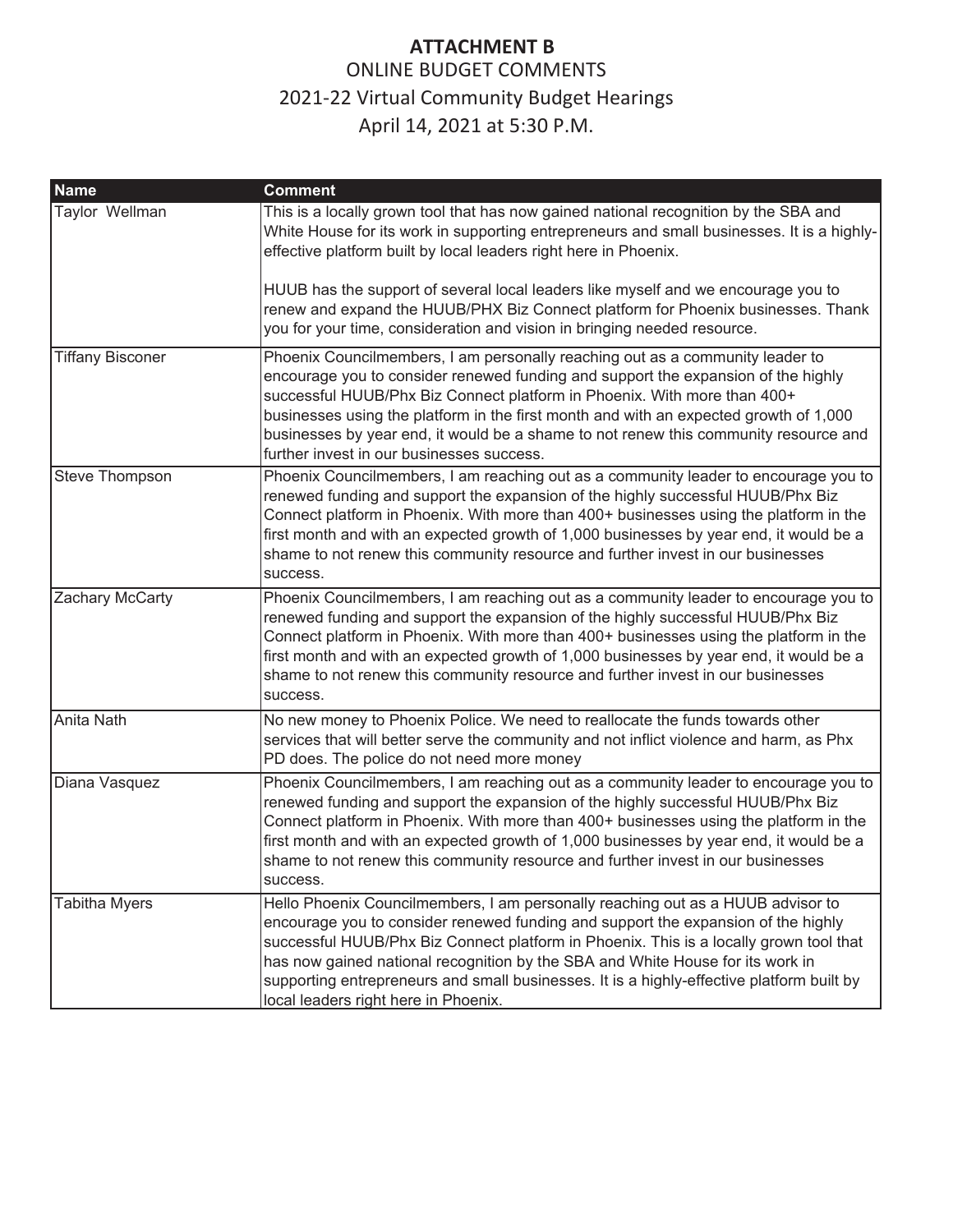| <b>Name</b>            | <b>Comment</b>                                                                                                                                                                                                                                                                                                                                                                                                                                                                                                          |
|------------------------|-------------------------------------------------------------------------------------------------------------------------------------------------------------------------------------------------------------------------------------------------------------------------------------------------------------------------------------------------------------------------------------------------------------------------------------------------------------------------------------------------------------------------|
| <b>Frank Dever</b>     | Resident of district 8 asking the council to please include 156,000 in the budget to fund<br>maintenance of a new park at 55th Ave & Samantha                                                                                                                                                                                                                                                                                                                                                                           |
| Yazmin Sagastume       | Our money should be going to the community to help with housing and shelter and free<br>transportation! Not police.                                                                                                                                                                                                                                                                                                                                                                                                     |
| Ben Laughlin           | If the crisis response program is implemented, the money must come from the police<br>department, not the surplus. The surplus needs to go to our community needs and<br>safety. This program will reduce the number of calls police respond to, so that money<br>shouldn't be kept by the police department, it should pay for the crisis response<br>program. And the surplus funds should be used for direct community needs.                                                                                        |
| Rebecca Denis          | The city needs to move \$15 million from the police budget to help pay for a new<br>community driven crisis response program completely separate from Phx PD and invest<br>in a five year plan. The budget should also move \$10 million from the Phx police<br>crime suppression squad†now that marijuana is recreational in AZ as most of that unit<br>has been spent policing the use of marijuana. There are so many underfunded needs in<br>the community and it's time to reinvest those funds. #DEFUNDTHEPOLICE  |
| <b>Ashley Oakes</b>    | Hello Phoenix Councilmembers, I am personally reaching out as a community leader to<br>encourage you to consider renewed funding and support the expansion of the highly<br>successful HUUB/Phx Biz Connect platform in Phoenix. With more than 400+<br>businesses using the platform in the first month and with an expected growth of 1,000<br>businesses by year end, it would be a shame to not renew this community resource and<br>further invest in our businesses success.<br>Thank you.                        |
| Danielle Luna          | Hello Phoenix Council Members, I am personally reaching out as a community leader to<br>encourage you to consider renewed funding and support the expansion of the highly<br>successful HUUB/Phx Biz Connect platform in Phoenix. With more than 400+<br>businesses using the platform in the first month and with an expected growth of 1,000<br>businesses by year end, it would be a shame to not renew this incredible community<br>resource and further invest in the success of our local businesses.             |
| <b>Brenda Newhouse</b> | Hello Phoenix Councilmembers, I am a HUUB advisor. I think it makes sense to continue<br>funding for this platform in Phoenix. Every city should have a tool such as this to help<br>them in times of growth and in times of crisis so we can support one another efficiently<br>and connect easily with leading community experts.<br>Thank you for your consideration and continued investment into the Phoenix community<br>and small businesses. - Brenda                                                           |
| <b>Vincent Orleck</b>  | If you're truly invested in supporting local business and entrepreneurs in Phoenix, you'll<br>consider renewed funding and support the expansion of the highly successful, locally-<br>built HUUB/Phx Biz Connect platform. 400+ businesses are using the platform in the first<br>month (!) and with an expected growth of 1,000 businesses by year endits obviously<br>valuable to MANY in helping them recover. Not to mention that its also gained national<br>recognition by the SBA and White House for its work. |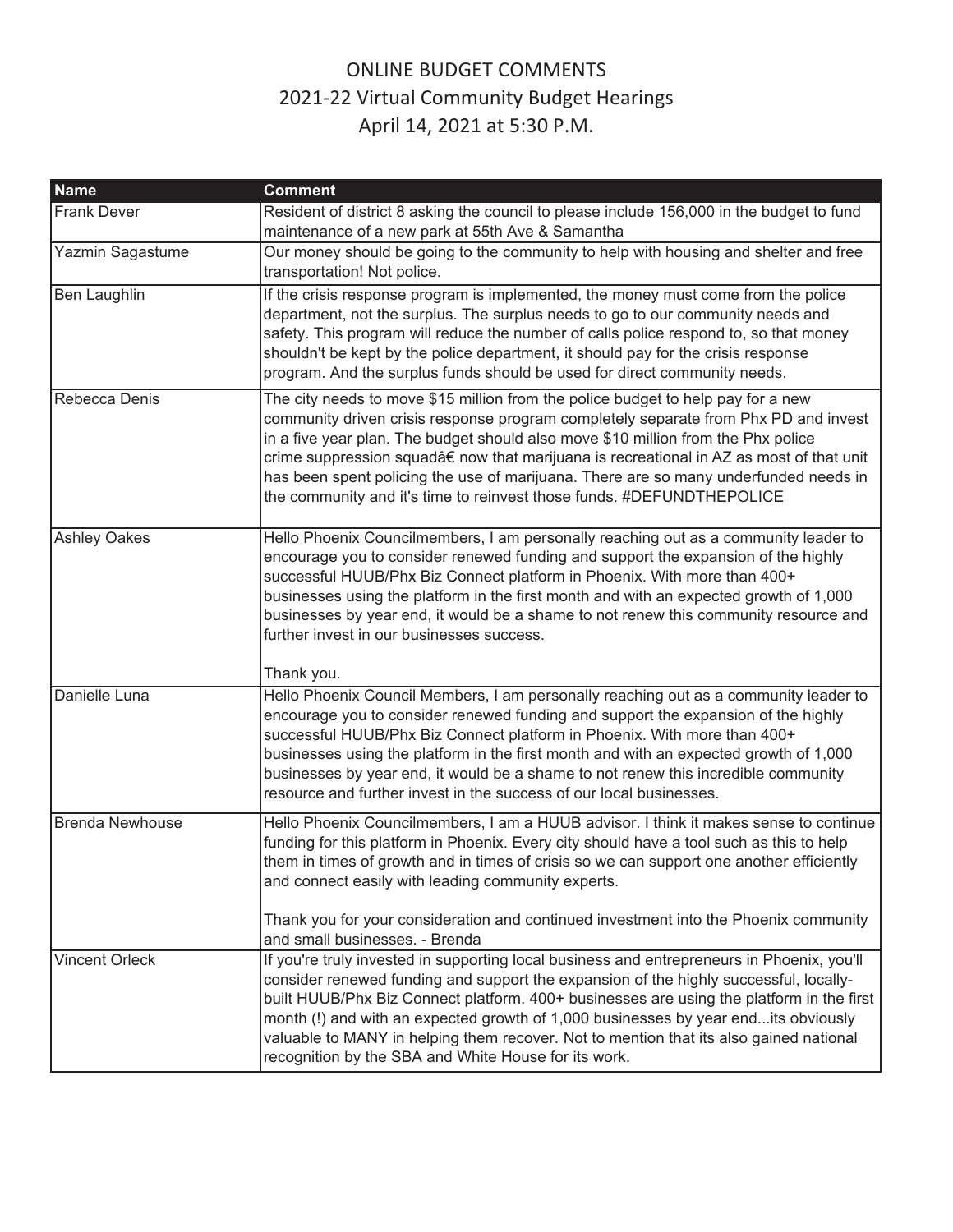| <b>Name</b>            | <b>Comment</b>                                                                                                                                                                                                                                                                                                                                                                                                                                                                                                                        |
|------------------------|---------------------------------------------------------------------------------------------------------------------------------------------------------------------------------------------------------------------------------------------------------------------------------------------------------------------------------------------------------------------------------------------------------------------------------------------------------------------------------------------------------------------------------------|
| Juan Kingsbury         | So that businesses can continue to get support in this critical time,I am personally<br>reaching out to encourage you to consider renewal and expansion of the PHXbizConnect<br>HUUB platform. As a SMB in Phoenix, this tool has been vital to helping me navigate the<br>pandemic. I believe this platform should be a standard tool for all cities, especially<br>Phoenix.                                                                                                                                                         |
|                        | Thank you for your leadership in bringing impactful resources to Phoenix people and<br>business. - JK                                                                                                                                                                                                                                                                                                                                                                                                                                 |
| Linda Abegg            | Please add the \$156,000 needed to maintain the park at 55th Ave and Samantha to the<br>2021-22 budget. This is an area of extreme growth and we need the City of Phoenix to<br>make that growth responsible and sustainable by building needed infrastructure. We<br>have paid into the impact fee fund to construct this park; please support the<br>maintenance.                                                                                                                                                                   |
| <b>Gabriel Ortiz</b>   | Hello Phoenix Councilmembers, I am personally reaching out as a HUUB advisor to<br>encourage you to consider renewed funding and support the expansion of the highly<br>successful HUUB/Phx Biz Connect platform in Phoenix. With more than 400+<br>businesses using the platform in the first month and with an expected growth of 1,000<br>businesses by year end, it would be a shame to not renew this community resource and<br>further invest in our businesses success.                                                        |
| Kelly Kwok             | We demand \$15mil from PPD (not the surplus) for the new crisis response program.<br>Communities hurt by covid need to get the surplus. The program will reduce the # of calls<br>PD respond to, so that money should be reallocated to the program instead of hoarded<br>by PD. Move \$10 mil from the PD crime suppression squad. NO 75 new civilian positions<br>for PD. FUND Free transportation & bus only lanes -Rehabilitation services & a center in<br>West Phx -Low barrier shelter/ housing support. Publicly NegotiateMOU |
| Alexandra Perez        | Please do all that you can as a city council to support the Neighborhood-Organized<br>Community Assistance Program's initiative to offer first responder services for mental<br>health and other nonviolent crises. This program, given the independence to operate as<br>a truly community run service without interference from police or other first responders,<br>is desperately needed and can easily be sufficiently funded in the long term, simply by<br>reallocating the gross funding currently funneled into the PHXPD.   |
| <b>Vincent Salazar</b> | I am personally reaching out to encourage you to consider renewal and expansion of the<br>PHXbizConnect HUUB platform so that businesses can continue to get support in this<br>critical time. As a business owner in Phoenix, this tool has been vital to helping me<br>navigate the pandemic and even grow.                                                                                                                                                                                                                         |
|                        | I make use of the following benefits on HUUB/Phx Biz Connect:<br>Connected with other businesses<br>Learned something new that I could apply to my business<br>Able to connect with city and community resources.                                                                                                                                                                                                                                                                                                                     |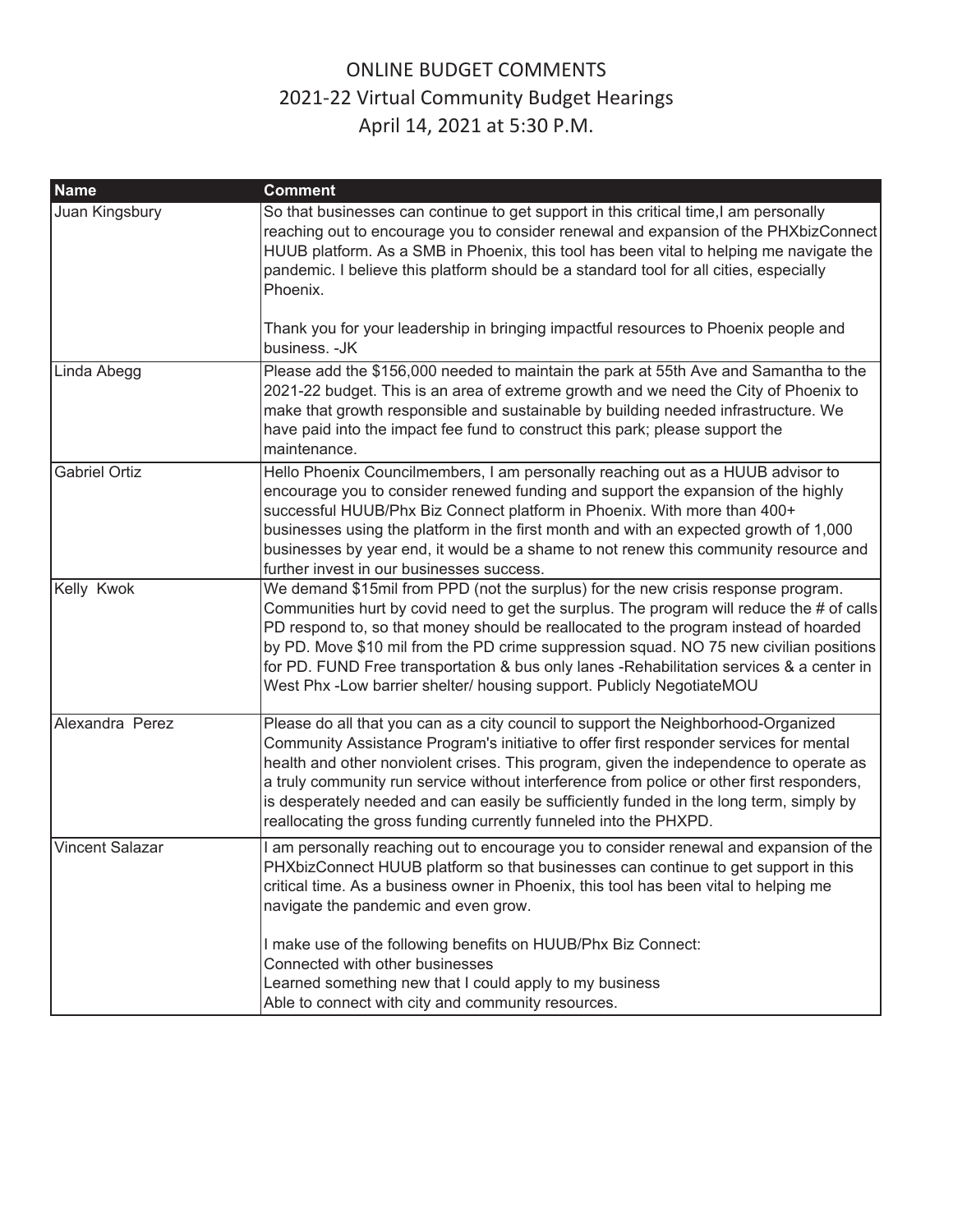| <b>Name</b>               | <b>Comment</b>                                                                                                                                                                                                                                                                                                                                                                                                                                                                                                                        |
|---------------------------|---------------------------------------------------------------------------------------------------------------------------------------------------------------------------------------------------------------------------------------------------------------------------------------------------------------------------------------------------------------------------------------------------------------------------------------------------------------------------------------------------------------------------------------|
| Sheila Krueger            | Hello Phx Councilmembers, I am personally reaching out as a community leader to<br>encourage you to consider renewed funding and support the expansion of the highly<br>successful HUUB/Phx Biz Connect platform in Phoenix. HUUB has the support of<br>several local leaders like myself and we encourage you to renew and expand the<br>HUUB/PHX Biz Connect platform for Phoenix businesses. Thank you for your time,<br>consideration and vision in bringing needed, innovative resources to Phoenix residents<br>and businesses. |
| <b>Arvell Craig</b>       | Hello! My name is Arvell Craig and I am reaching out as a community leader to<br>encourage you to consider renewed funding and support the expansion of the highly<br>successful HUUB/Phx Biz Connect platform in Phoenix. This is a locally grown tool that<br>has now gained national recognition by the SBA and White House for its work in<br>supporting entrepreneurs and small businesses. It is a highly-effective platform built by<br>local leaders right here in Phoenix. Thank you.                                        |
| Felicia Penza             | I am reaching out as a HUUB advisor to encourage you to consider renewed funding and<br>support the expansion of the successful HUUB/Phx Biz Connect platform in Phoenix.<br>With more than 400+ businesses currently using the platform and with an expected<br>growth of 1,000 businesses by year end, it would be a shame to not renew this<br>community resource and further invest in our businesses success. This is a locally grown<br>tool that has gained national recognition by the SBA and White House. Thank you.        |
| Anebi Agbo                | As a HUUB advisor, I encourage you to consider renewed funding and support the<br>expansion of the highly successful HUUB/Phx Biz Connect platform in Phoenix. As a<br>locally grown tool that has now gained national recognition by the SBA and White House<br>for its work in supporting entrepreneurs and small businesses, it would be such a shame<br>to not renew this wonderful resource to invest in our businesses. I applaud your vision in<br>continuing to bring innovative resources to Phoenix residents. Thanks!      |
| <b>Vicente Reid</b>       | I am personally reaching out as a HUUB advisor to encourage you to consider renewed<br>funding and support the expansion of the highly successful HUUB/Phx Biz Connect<br>platform in Phoenix. HUUB has the support of several local leaders like myself and we<br>encourage you to renew and expand the HUUB/PHX Biz Connect platform for Phoenix<br>businesses. Thank you for your time, consideration and vision in bringing needed,<br>innovative resources to Phoenix residents and businesses                                   |
| <b>Brint Hiatt</b>        | I am personally reaching out as a HUUB advisor to encourage you to consider renewed<br>funding and support the expansion of the highly successful HUUB/Phx Biz Connect<br>platform in Phoenix. HUUB has the support of several local leaders like myself and we<br>encourage you to renew and expand the HUUB/PHX Biz Connect platform for Phoenix<br>businesses. Thank you for your time, consideration and vision in bringing needed,<br>innovative resources to Phoenix residents and businesses.                                  |
| <b>Jennifer Mansfield</b> | I am personally reaching out to encourage you to consider renewal and expansion of the<br>PHXbizConnect HUUB platform so that businesses can continue to get support in this<br>critical time. HUUB has the ability to provide easy access to grant-funded consulting<br>services. I would love to see the city invest in offering thousands of business owners free<br>consultants through HUUB's 24/7 online tool to help us grow our businesses. Thank<br>you for your time & consideration.                                       |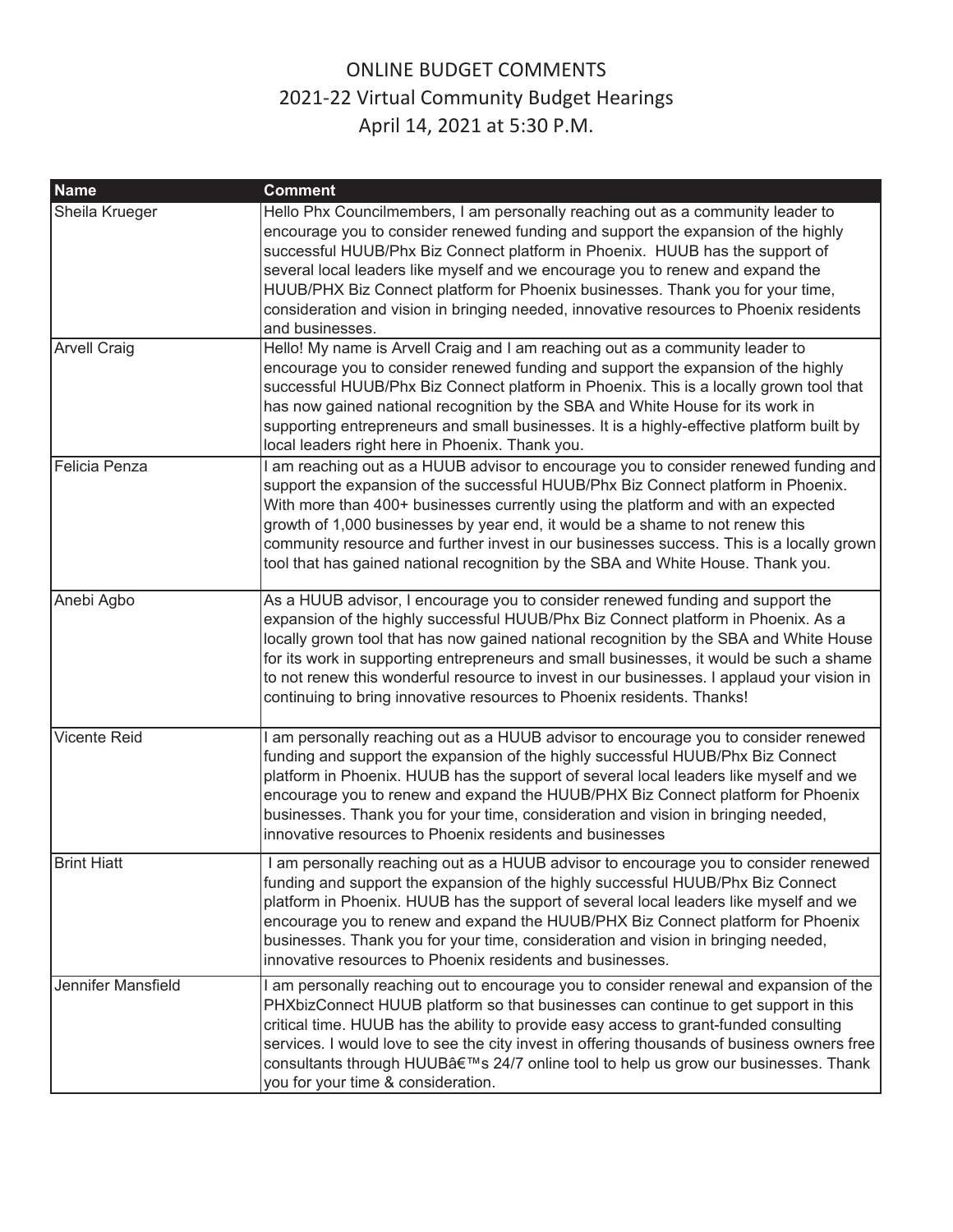| <b>Name</b>          | <b>Comment</b>                                                                                                                                                                                                                                                                                                                                                                                                                                                                                                                         |
|----------------------|----------------------------------------------------------------------------------------------------------------------------------------------------------------------------------------------------------------------------------------------------------------------------------------------------------------------------------------------------------------------------------------------------------------------------------------------------------------------------------------------------------------------------------------|
| Laura Suarez         | I am personally reaching out as a community leader to encourage you to consider<br>renewed funding and support the expansion of the highly successful HUUB/Phx Biz<br>Connect platform in Phoenix. This is a locally grown tool that has now gained national<br>recognition by the SBA and White House for its work in supporting entrepreneurs and<br>small businesses. It is a highly effective platform built by local leaders right here in<br>Phoenix. It is so important to keep it!                                             |
| Michael Zimmerlich   | I am personally reaching out to encourage you to consider renewal and expansion of the<br>PHXbizConnect HUUB platform so that businesses can continue to get support in this<br>critical time. As a business owner in Phoenix, this tool has been vital to helping me<br>navigate the pandemic and even grow. I believe this platform should be a standard tool<br>for all cities, but especially Phoenix.                                                                                                                             |
| Jenny Poon           | Support the renewal and expansion of HUUB/PHX Biz Connect - a resource navigation<br>tool for small business and entrepreneur resources, especially now in the pandemic!<br>With more than 400 businesses on the platform, it's already getting traction so expand to<br>deliver technical assistance through this platform. No new money for programs that can't<br>be measured.                                                                                                                                                      |
| <b>Eric Brickley</b> | No new money to the Phoenix police. We need money for social services, and Housing.<br>Invest in the community and stop ignoring the needs of residents. We want funding in<br>education, housing, and healthcare.<br>Funding the Department of Crisis Response should come from the police budget. It will<br>save the city money in decreased police labor.                                                                                                                                                                          |
|                      | I want to see every single human living housed in PHX before another cent is given to<br>the unaccountable PHX police.<br>The community is active and engaged.                                                                                                                                                                                                                                                                                                                                                                         |
| Jenny Wagoner        | No new money for the Police Department, we need to freeze policing hiring and deny<br>raises. No more special protections for police in the MOU. We need to fund alternative<br>responses to mental health calls that police do not need to be involved in. They do not<br>have the training or expertise to handle these situations without incident. We need to<br>reallocate funds from the police to other departments within social services. The Police<br>do not need more money.                                               |
| Victoria Fitch       | No more tax dollars for PHX Police Dept. As a community we need to protect those who<br>are most vulnerable to police violence and systematic I justices: BIPOC & low income<br>neighborhoods. We need to invest in mental health care that is readily available to all;<br>address homelessness and housing insecurities; invest in updating and improving our<br>public transportation which so many rely on. Not another cent should be given to PHX<br>PD.                                                                         |
| amanda Morales       | No new money for the Phoenix PD. Utilize funds freed up from not hiring new cops to<br>pay for the proposed crisis response program. Fund public transport and improve the<br>quality of service provided. Increase the amount of bus & bike only lanes. Fund<br>accessible mental health resources that reach the most vulnerable. Fund addiction and<br>substance abuse resources, fund resources for youth in Black and Brown<br>neighborhoods. Don't use COVID relief money to cover PhxPD bonuses. Stop over<br>relying on PhxPD. |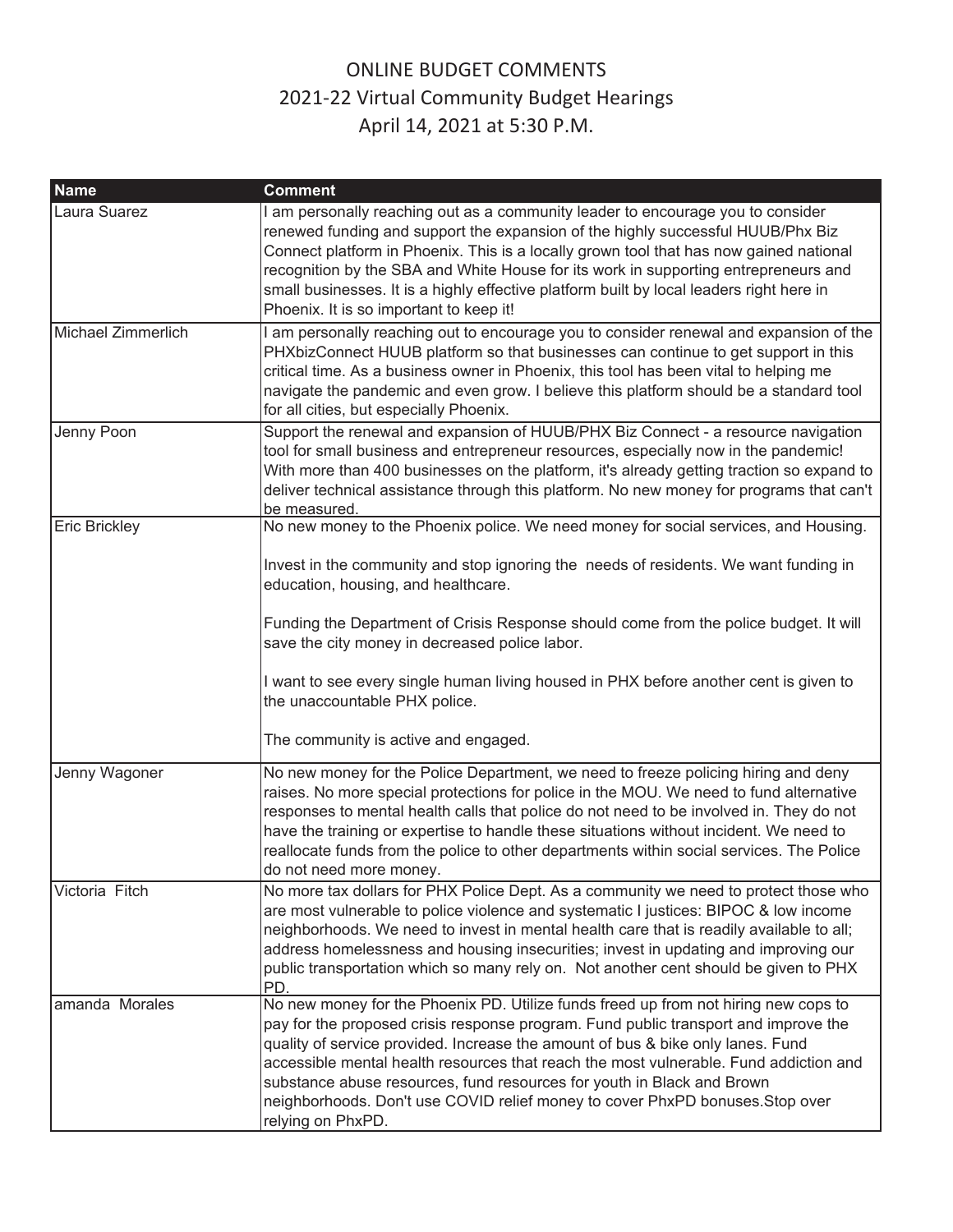| <b>Name</b>       | <b>Comment</b>                                                                                                                                                                                                                                                                                                                                                                                                                                                                                                          |
|-------------------|-------------------------------------------------------------------------------------------------------------------------------------------------------------------------------------------------------------------------------------------------------------------------------------------------------------------------------------------------------------------------------------------------------------------------------------------------------------------------------------------------------------------------|
| MK Zeeb           | no new money for police. violence. take it out. invest in the health and safety of people.                                                                                                                                                                                                                                                                                                                                                                                                                              |
|                   | invest in justice. families, together. communities. thriving.                                                                                                                                                                                                                                                                                                                                                                                                                                                           |
| Katie Hensley     | Please do not increase the amount of spending on police. Please especially do not<br>allocate COVID relief money to police bonuses. While the proposed public safety reform<br>expenditures may come from good intentions, please understand that marginalized<br>Phoenicians have been promised reform for years while the officers YOU hired continue                                                                                                                                                                 |
|                   | to over-police, terrorize and kill people. Perhaps Phoenix PD will not take our demands<br>seriously until they feel the heat of being defunded.                                                                                                                                                                                                                                                                                                                                                                        |
| Melissa Huapaya   | I support the arts as it inspires, builds and strengthens our community. I would like to<br>thank the City Council for demonstrating continued dedication to arts organizations &<br>artists through relief funding & prioritization in this trial budget. The increased budget will<br>allow for more inclusive programming and critical maintenance required to enhance the<br>health and sustainability of our arts infrastructure. Thank you again for your continued<br>support to the Office of Arts & Culture.   |
| Veronica Baca     | I am in support of building the park on 55th ave and Samantha. I have 3 children and<br>need a park we can safely walk to. The nearest park is 3 miles away. This is<br>unacceptable. Please build a park for our children.                                                                                                                                                                                                                                                                                             |
| Tara Lowman-Rojas | Defund the white supremist phoenix police department now!                                                                                                                                                                                                                                                                                                                                                                                                                                                               |
| Amy Miao          | I am a resident of district 8 in Laveen. Our population in Laveen has exploded but the<br>number of city parks has not kept up with the growth. There are funds set aside to build<br>our neighborhood park at 55th Ave. and Samantha but we need the council to allocate<br>\$156,000 for annual maintenance budget Right Now!! We have been waiting for this park<br>for over 12+ years. The kids need it, the neighbors need it and we all need it!                                                                  |
| Kristi Bursaw     | I would like to advocate for the budget to include the building and maintenance of the city<br>park for the 55th Ave and Samantha Way. There are 2 large schools, many families, and<br>a rapidly growing community in this area. We do not have any city parks for 3 miles and<br>we cannot safely ride our bikes there without crossing busy intersections with our young<br>families. Since there is a surplus in the budget this is the perfect opportunity to make this<br>long awaited park a reality. Thank you! |
| charles allen     | I fully support the creation of an Office of Heat Response and Mitigation, the food<br>systems program, the addition of funds conduct GHG inventories and provide modeling<br>and analysis regarding air quality to assist with implementing the City's newly created<br>Climate Action Plan, the additional Parks funding to add staff for a citywide tree inventory<br>and database, the Cool Corridors Program, and the creation of the office of equity and<br>inclusion.                                           |
| Kelley Villa      | As a resident of District 4 and food systems advocate, I applaud the inclusion of \$300K in<br>funding to Environmental Programs to fund a Program Manager to oversee food<br>programs and carry out the implementation of the Phoenix Food Action Plan. I and my<br>colleagues support this important investment and hope to see the investment in food<br>systems personnel continue as a permanent and important part of the Environmental<br>Programs operations. Thank you.                                        |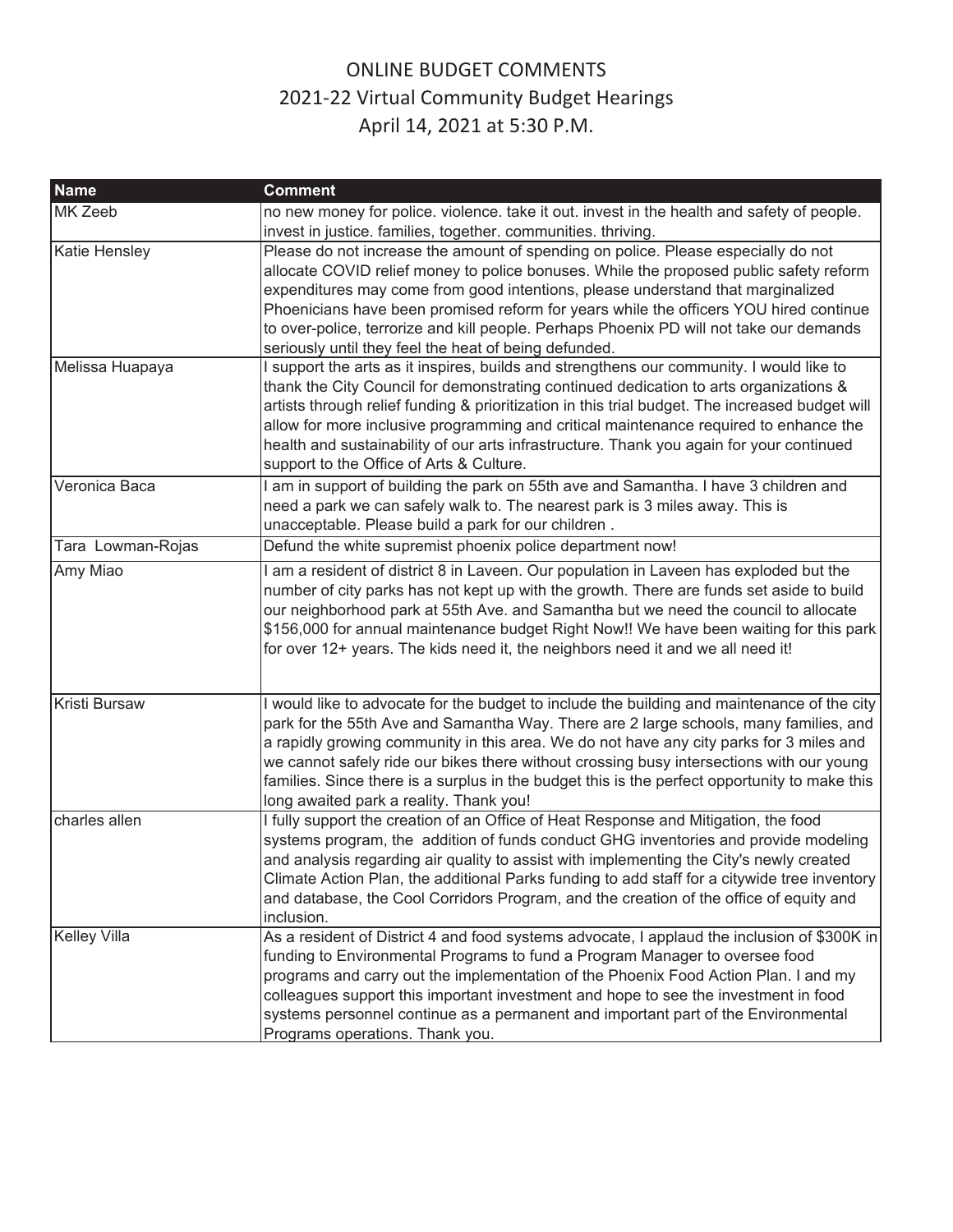| <b>Name</b>          | <b>Comment</b>                                                                                                                                                                                                                                                                                                                                                                                                                                                                                                                        |
|----------------------|---------------------------------------------------------------------------------------------------------------------------------------------------------------------------------------------------------------------------------------------------------------------------------------------------------------------------------------------------------------------------------------------------------------------------------------------------------------------------------------------------------------------------------------|
| Rebekah Young        | If you are looking to improve relationships within our community, then stop ignoring our<br>demands to stop adding funds to the police department. We know giving them more<br>money isn't going to increase accountability or transparency. If you truly want to<br>mend our community, take that \$\$ and put it towards helping our homeless community<br>get the help they deserve. We see you & the street sweeps & we know how much that<br>costs every week. Stop supporting violent practices & then we can talk about trust. |
| Karen Buchmann       | Please fund the Park at Samantha Way and 55th Ave in Laveen so it can be completed.<br>For 14 yrs this designated park has been dirt, weeds and barbed wire fencing. Families<br>with infants and all ages including seniors live here and in nearby neighborhoods. The<br>Bridlewood neighborhood is lacking green space and amenities since the park was<br>supposed to fulfill the city requirements. Please add whatever funding required for<br>construction and maintenance of this park. It is way overdue. Thank you!         |
| Cecilia Nguyen       | The community does not want the city budget to go to the pay raises of the corrupt and<br>violent police department that has killed our neighbors and had white supremacists<br>within their ranks exposed. We don't want to pay for cops who are part of the special<br>assignment units, what we want instead is mental health resources, free public<br>transportation, resources for youth in predominantly Black and Brown neighborhoods.                                                                                        |
| Mitra Khazai         | The Phoenix Boys Choir thanks city leaders for your support of our arts and culture<br>sector. As a 73-year-old Phoenix youth development and performing arts organization,<br>our work, along with our fellow arts and culture sector members, supports economic<br>growth, shared cultural experiences and productive community dialogue. As second<br>responders during and after the pandemic, our art serves to bring joy, heal and uplift our<br>community. Thank you for your support of our critical sector.                  |
| Mike Abegg           | I would like to provide my support for funding new parks in newly developing areas. I<br>believe that the undeveloped park on Samantha would be a benefit to the community<br>and request it be added to the city budget this year.                                                                                                                                                                                                                                                                                                   |
| <b>Corin Puckett</b> | Unacceptable, PHX PD is the most violent and harmful in this country. NO pay raises for<br>phx police! No COVID relief money to pay police bonuses! No bonuses to cops involved<br>in the SAU! No to 75 new civilian positions for Phoenix police! Phoenix police should cut<br>the number of officers employed by the department and reallocate that money to:<br>Mental health resources in Black and Brown neighborhoods<br>Free public transportation, a bus only lane<br>Resources for youth in Black and Brown neighborhoods    |
| Lisa Cooper          | My name is Lisa a lifelong property owner bordering Highline canal trail between 6th<br>Ave/Central ave. District 8. I would like to request funding for improvements/maintenance<br>for the bike trail 6th Ave/12th st. The inequity of maintenance along 6th Ave/12th st<br>compared to 12th st/40th st is unfair to citizens. Clear brush, trash, replace asphalt which<br>is cracked rendering it a liability. With new development in the area, this will encourage<br>people to take better care of their properties. Thank you |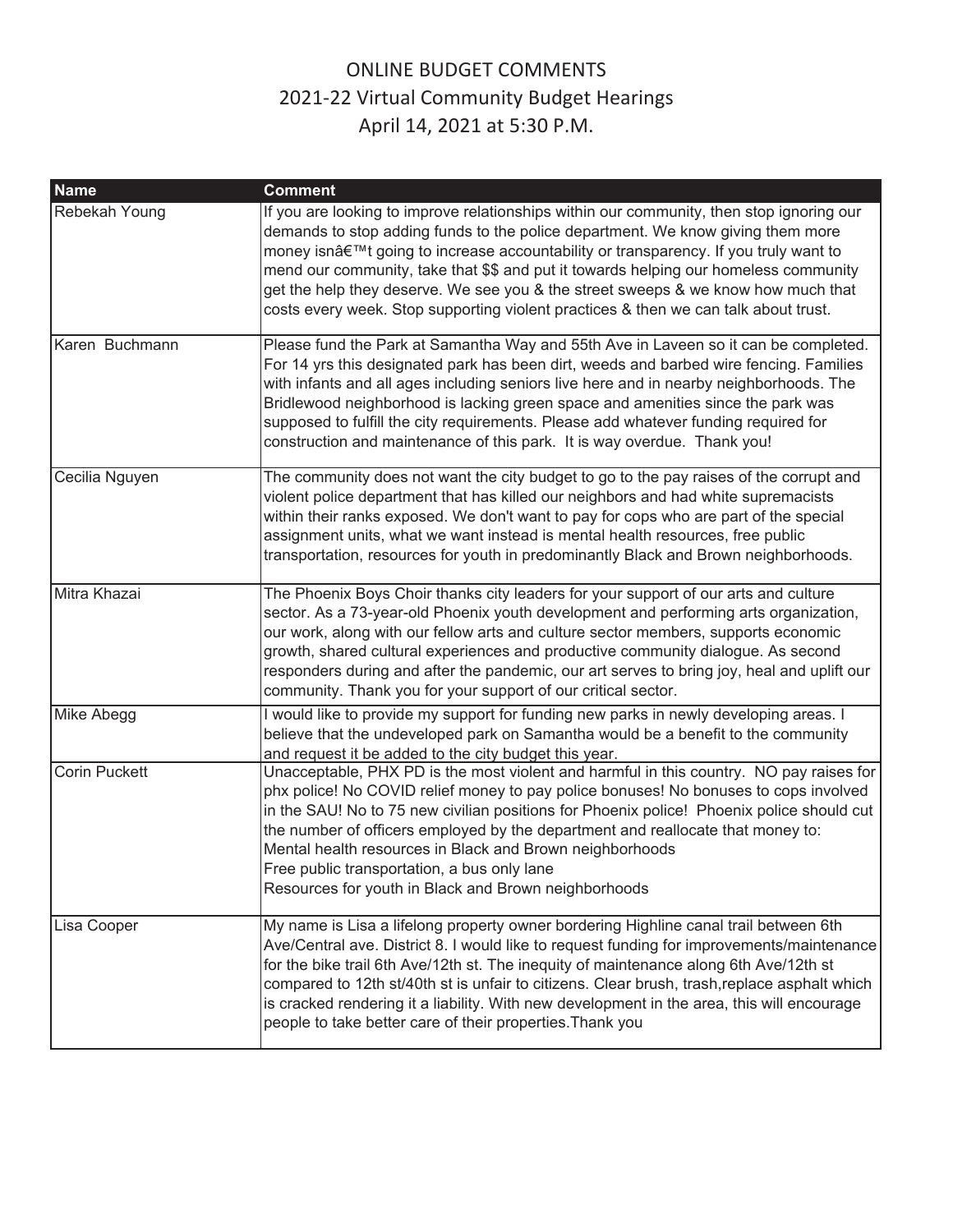| <b>Name</b>             | Comment <sup>1</sup>                                                                                                                                                                                                                                                                                                                                                                                                                                                                                                              |
|-------------------------|-----------------------------------------------------------------------------------------------------------------------------------------------------------------------------------------------------------------------------------------------------------------------------------------------------------------------------------------------------------------------------------------------------------------------------------------------------------------------------------------------------------------------------------|
| <b>Margaret Shalley</b> | This is a balanced approach by allocating funding for critical needs (homeless, mental<br>health, etc.) while still fully funding our PD. We as the fifth-largest city can accomplish<br>both without sacrificing one or the other, and the majority of residents want a fully funded<br>PD. Crime deterrence includes keeping our youth active, which is why the city needs to<br>build out all planned small neighborhood parks, including in underserved Laveen -<br>starting with the vacant lot at 55th Avenue and Samantha. |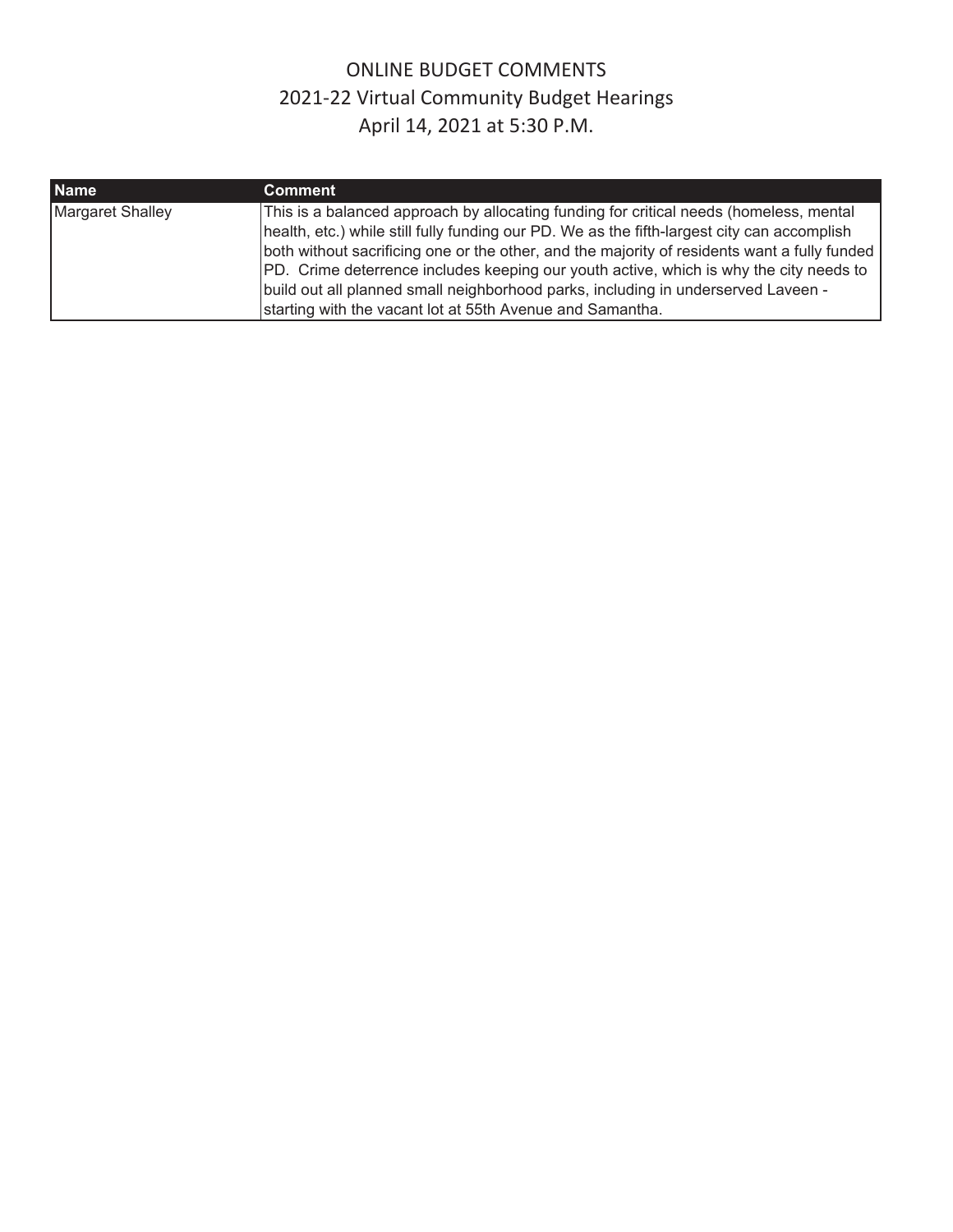| <b>Name</b>              | <b>Comment</b>                                                                                                                                                                                                                                                                                                                                                                                                                                                                                                                          |
|--------------------------|-----------------------------------------------------------------------------------------------------------------------------------------------------------------------------------------------------------------------------------------------------------------------------------------------------------------------------------------------------------------------------------------------------------------------------------------------------------------------------------------------------------------------------------------|
| Eva Valencia             | I don't support the proposed Phx PD's budget--doing so only enables a department that<br>is indifferent to the suffering it continues to cause in our communities. Â Councilmembers,<br>this budget should not be passed until the process for MOU negotiations becomes fully<br>public.<br>Redirect police funds to support much needed services in our communities: a new crisis<br>support program; housing (low barrier shelter); free transportation; bus-only lanes; rehab<br>facility; and climate change mitigation. Gracias.   |
| Tom Coffeen              | I am a Phoenix native in District 4. Respectfully, the police are over-budgeted and under-<br>accountable. Most of their budget should go instead to truly help community health and<br>safety: E.g., Provide \$15 million for the Crisis Response Program; No to \$10 million for a<br>"Crime Suppression Squadâ€; No to 75 new Phoenix police civilian positions. Fund<br>the community instead! E.g., free transit and bus-only lanes; more rehabilitation services;<br>low barrier-to-entry shelter and housing support. Thank you. |
| <b>Claire Redfield</b>   | Defund the police. We need to be funding COVID relief now not putting more funding into<br>systems that are not serving the people. With the same \$15 million you could use that to<br>pay for a new crisis response program and other initiatives such as:<br>Free transportation and bus only lanes<br>Rehabilitation services and a center in West Phoenix<br>Low barrier shelter/ housing support<br>We need a transparent process that is actually serving all of us. Thank you.                                                  |
| <b>Wil Meister</b>       | We don't need more money and 75 new civilian positions to "evaluate policies and<br>practices" for police reform. Previous recommendations have been ignored, and the<br>Office of Accountability and Transparency has been stalled out by city council. Especially<br>now that marijuana is legal, we can repurpose \$10 million from the PHX police crime<br>suppression squad into free public transportation, resources for addiction and substance<br>abuse, and low barrier housing/shelter support.                              |
| Corraima Samaniega Ochoa | Defund police and invest in what actually makes us feel safe physically and mentally,<br>invest in mental health resources especially in communities mainly made up of<br>minorities. Help us by fixing the mental health issues that at times even these police<br>you're funding create.                                                                                                                                                                                                                                              |
| Catherine Heywood        | With the legalization of marijuana, arrests by Phoenix police MUST decrease by several<br>thousand arrests per year. This means that they should cut the number of officers<br>employed by the Phoenix PD and reallocate that money to free public transit, bus only<br>lanes, resources for addiction and substance abuse, and low barrier shelter and housing<br>support.<br>Police do not keep us safe. Community resources keep people safe. Reallocate<br>resources where they are genuinely needed and effective.                 |
| Pamela Tracy             | I am a resident of District 8 in support of the park at 55th Ave and a Samantha Way in<br>Laveen. Please add the construction and maintenance of this park to this year's<br>budget. My family and I have lived facing this empty lot for 14 years. It's time to<br>make this a usable green space for the residents this Community.                                                                                                                                                                                                    |
| <b>Frank Dever</b>       | Resident of district 8 asking the council to please include 156,000 in the budget to fund<br>maintenance of a new park at 55th Ave & Samantha                                                                                                                                                                                                                                                                                                                                                                                           |
| Jeremiah Beltran         | Please fund the park at 55th Ave and Samantha Way. With so many families spending<br>quality time with one another outdoor play and community building is certainly a priority<br>right now. Thank you.                                                                                                                                                                                                                                                                                                                                 |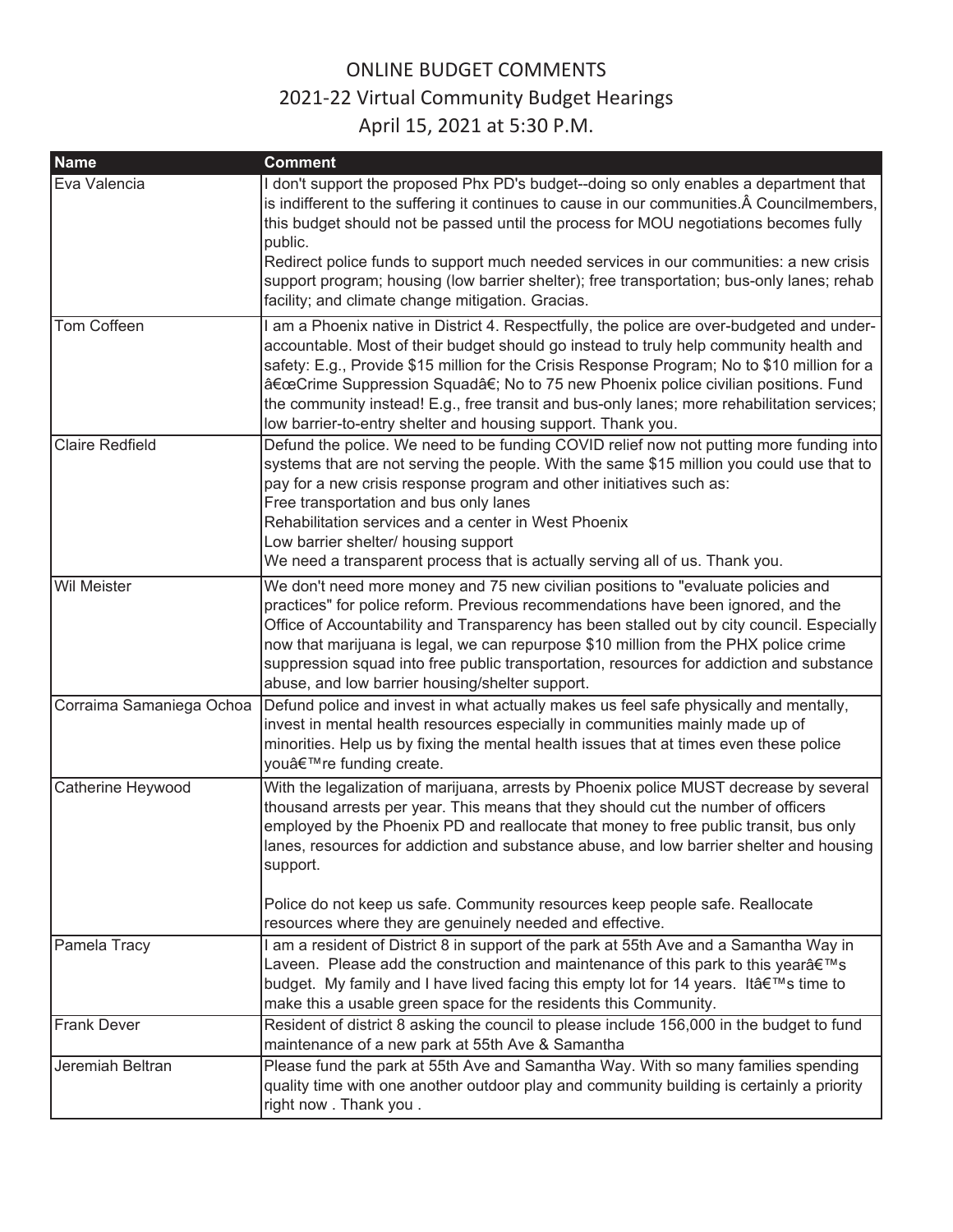| <b>Name</b>        | <b>Comment</b>                                                                                                                                                                                                                                                                                                                                                                                                                                                                                                                   |
|--------------------|----------------------------------------------------------------------------------------------------------------------------------------------------------------------------------------------------------------------------------------------------------------------------------------------------------------------------------------------------------------------------------------------------------------------------------------------------------------------------------------------------------------------------------|
| Dusenge Gloria     | Community must have a direct say in the \$400 million in covid relief money coming to<br>phx. This money needs to fund the people and resources that have been hit hardest by<br>the pandemic. Using covid funds for police bonuses or to grow the police budget harms<br>our collective recovery by denying resources to those most impacted. This money needs<br>to be used for things like housing assistance, public transportation, healthcare, vaccine<br>distribution, income support, and childcare assistance.          |
| jennifer Hernandez | Phoenix police arrest thousands of people every year for marijuana possession. Now<br>that marijuana is legal, arrests by Phoenix police must decrease by several thousand<br>arrests per year, meaning they should cut the number of officers employed by the<br>department and reallocate that money to:<br>Free public transportation and bus only lanes<br>Resources for addiction and substance use, rehabilitation center<br>Low barrier shelter/ housing support                                                          |
| Patricia Ewanski   | I applaud the inclusion of \$2.8M for Climate Change and Heat Readiness initiatives to<br>increase the community's capacity to prepare for and respond to both extreme heat<br>events and the increasing frequency of high temperature days; increase shade canopy<br>and ensure equitable distribution of City services. I support and hope to see the<br>investment in climate, sustainability, environmental and equity leadership and programs<br>continue as a permanent and critical part of the City's operations.        |
| Rebecca Denis      | We need funding for resources that will address the root of so many systemic issues. We<br>need free public transportation, a rehabilitation center in West Phoenix, low barrier<br>shelter/ housing support, and a new crisis program. The council should reject this current<br>budget as its completely unbalanced and neglectful. Any raises to the police budget,<br>which is the most well funded department in our city is a slap in the face to the people in<br>our city. Reinvest in the people and DEFUND THE POLICE! |
| Ainsley Angounou   | <b>Neutral</b><br>Please add the \$156,000 needed to maintain the park at 55th Ave and Samantha to the<br>2021-22 budget. We need to make outdoor play and community building a priority right<br>now. Thank you.                                                                                                                                                                                                                                                                                                                |
| yuvixa dominguez   | no more money to killer cops. more money for the people ! we need better things. public<br>transportation is crucial to needing change. more rehab centers and better homeless<br>facilities for people because mental health is important. better streets also. what are cops<br>gonna do? they're not taking people to work/ school. they're not fixing our<br>streets. no more special protections for police forces. no more secret negotiations with<br>police. be with the people !                                        |
| Veronica Baca      | I am in support of building the park on 55th ave and Samantha. I have 3 children and<br>need a park we can safely walk to. The nearest park is 3 miles away. This is<br>unacceptable. Please build a park for our children.                                                                                                                                                                                                                                                                                                      |
| Linda Abegg        | Please add the \$156,000 needed to maintain the park at 55th Ave and Samantha to the<br>2021-22 budget. This is an area of extreme growth and we need the City of Phoenix to<br>make that growth responsible and sustainable by building needed infrastructure. We<br>have paid into the impact fee fund to construct this park; please support the<br>maintenance.                                                                                                                                                              |
| Emily O'Neil       | No new money for the cop force that kills, injures and harms Black, Latino and<br>Indigenous community members. This is a city we want to raise families in without fear of<br>being arrested or shot by police, one that funds mental health resources, provides<br>housing for all, values community spaces and does not bend over backwards to protect a<br>violent department with special protections for cops in MOUs.                                                                                                     |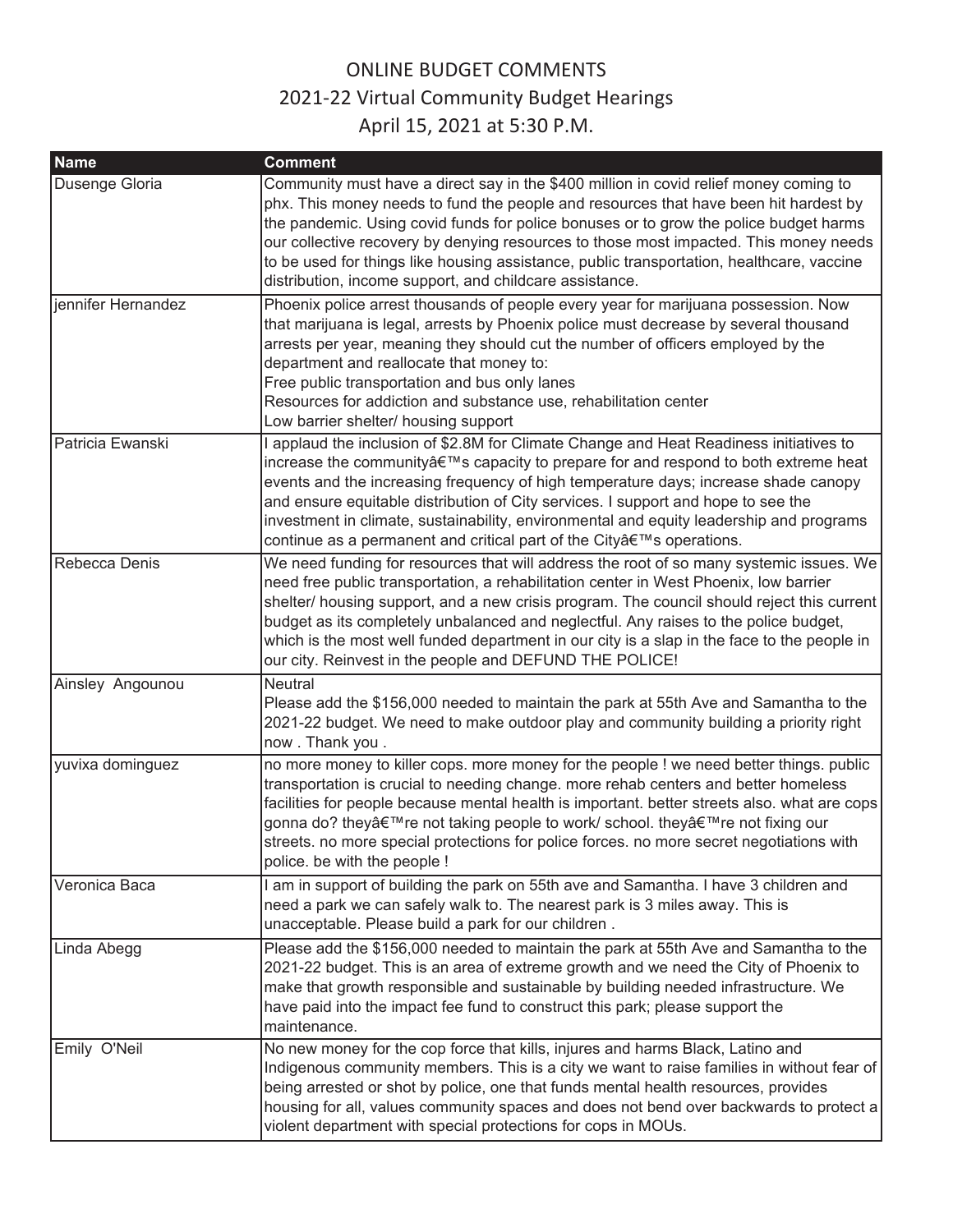| <b>Name</b>             | <b>Comment</b>                                                                                                                                                                                                                                                                                                                                                                                                                                                                                                                       |
|-------------------------|--------------------------------------------------------------------------------------------------------------------------------------------------------------------------------------------------------------------------------------------------------------------------------------------------------------------------------------------------------------------------------------------------------------------------------------------------------------------------------------------------------------------------------------|
| Sarah Ford              | Divest from the bloated policing budget to actually fund what our community needs: free<br>transportation, bus-only lanes, rehab services and a rehab center in West Phoenix, low<br>barrier shelter and housing support. Divest from Phoenix PD starting with divesting \$10<br>million from the violent and unaccountable "crime suppression squad" who kill and harm<br>our community members esp. BIPOC! Divest \$15mil from PhxPD budget to create the<br>vital Crisis Response team with mental health PROFESSIONALS Phx needs |
| MK Zeeb                 | no more money for police violence and corruption. shift these resources into real health,<br>real safety, real justice. you know the truth. you know what is the right thing to do. do it,<br>please.                                                                                                                                                                                                                                                                                                                                |
| <b>Trey Sequeira</b>    | No more money for police! The amount of money cops get compared to other things the<br>city needs like transportation, streets, schools, housing, etc. is far too skewed already.<br>The city needs to put money towards things that regular people actually use like buses<br>and the metro instead of giving police more cash for weapons and sound cannons and<br>vacation days for murderers.                                                                                                                                    |
| Amy Miao                | I am a resident of district 8 in Laveen. Our population in Laveen has exploded but the<br>number of city parks has not kept up with the growth. There are funds set aside to build<br>our neighborhood park at 55th Ave. and Samantha but we need the council to allocate<br>\$156,000 for annual maintenance budget Right Now!! We have been waiting for this park<br>for over 12+ years. The kids need it, the neighbors need it and we all need it!                                                                               |
| Kristi Bursaw           | I would like to advocate for the budget to include the building and maintenance of the city<br>park for the 55th Ave and Samantha Way. There are 2 large schools, many families, and<br>a rapidly growing community in this area. We do not have any city parks for 3 miles and<br>we cannot safely ride our bikes there without crossing busy intersections with our young<br>families. Since there is a surplus in the budget this is the perfect opportunity to make this<br>long awaited park a reality. Thank you!              |
| Karen Buchmann          | Please fund the Park at Samantha Way and 55th Ave in Laveen so it can be completed.<br>For 14 yrs this designated park has been dirt, weeds and barbed wire fencing. Families<br>with infants and all ages including seniors live here and in nearby neighborhoods. The<br>Bridlewood neighborhood is lacking green space and amenities since the park was<br>supposed to fulfill the city requirements. Please add whatever funding required for<br>construction and maintenance of this park. It is way overdue. Thank you!        |
| Mike Abegg              | I would like to provide my support for funding new parks in newly developing areas. I<br>believe that the undeveloped park on Samantha would be a benefit to the community and<br>request it be added to the city budget this year.                                                                                                                                                                                                                                                                                                  |
| <b>Margaret Shalley</b> | This is a balanced approach by allocating funding for critical needs (homeless, mental<br>health, etc.) while still fully funding our PD. We as the fifth-largest city can accomplish<br>both without sacrificing one or the other, and the majority of residents want a fully funded<br>PD. Crime deterrence includes keeping our youth active, which is why the city needs to<br>build out all planned small neighborhood parks, including in underserved Laveen -<br>starting with the vacant lot at 55th Avenue and Samantha.    |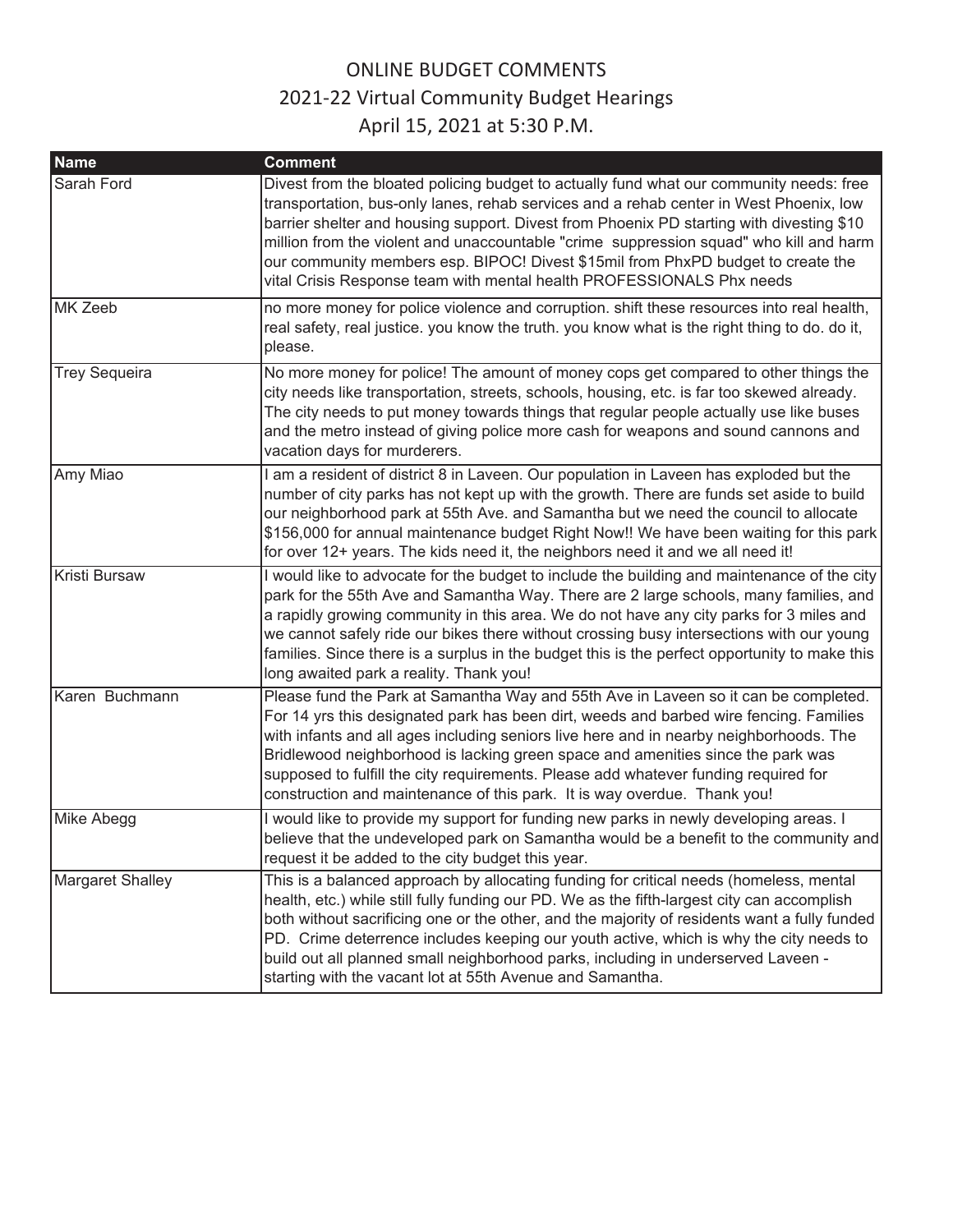#### <span id="page-29-0"></span>**ATTACHMENT C SUMMARY MINUTES VOICEMAIL, ELECTRONIC, AND WRITTEN BUDGET COMMENTS RESPONDED TO APRIL 13 - 19, 2021**

#### Emails

- 1. Michael Zimmerlich sent an email to support the renewal and expansion of the PHXbizConnect HUUB contracted business resource.
- 2. Sheila Kloefkorn sent an email to support the renewal and expansion of the PHXbizConnect HUUB contracted business resource.
- 3. Vic Reid sent an email to support the renewal and expansion of the PHXbizConnect HUUB contracted business resource.
- 4. Anebi Agbo sent an email to support the renewal and expansion of the PHXbizConnect HUUB contracted business resource.
- 5. Juan Kingsbury sent an email to support the renewal and expansion of the PHXbizConnect HUUB contracted business resource.
- 6. Ryan Knoll sent an email to support the renewal and expansion of the PHXbizConnect HUUB contracted business resource.
- 7. Zack McCarty sent an email to support the renewal and expansion of the PHXbizConnect HUUB contracted business resource.
- 8. Tiffany Bisconer sent an email to support the renewal and expansion of the PHXbizConnect HUUB contracted business resource.
- 9. Tanya Moushi sent an email to support the renewal and expansion of the PHXbizConnect HUUB contracted business resource.
- 10. Jeff Malkoon sent an email to support the renewal and expansion of the PHXbizConnect HUUB contracted business resource.
- 11. Vincent Orleck sent an email to support the renewal and expansion of the PHXbizConnect HUUB contracted business resource.
- 12. Robin Reed sent an email to support the renewal and expansion of the PHXbizConnect HUUB contracted business resource.
- 13. Marcus Browne sent an email to support the renewal and expansion of the PHXbizConnect HUUB contracted business resource.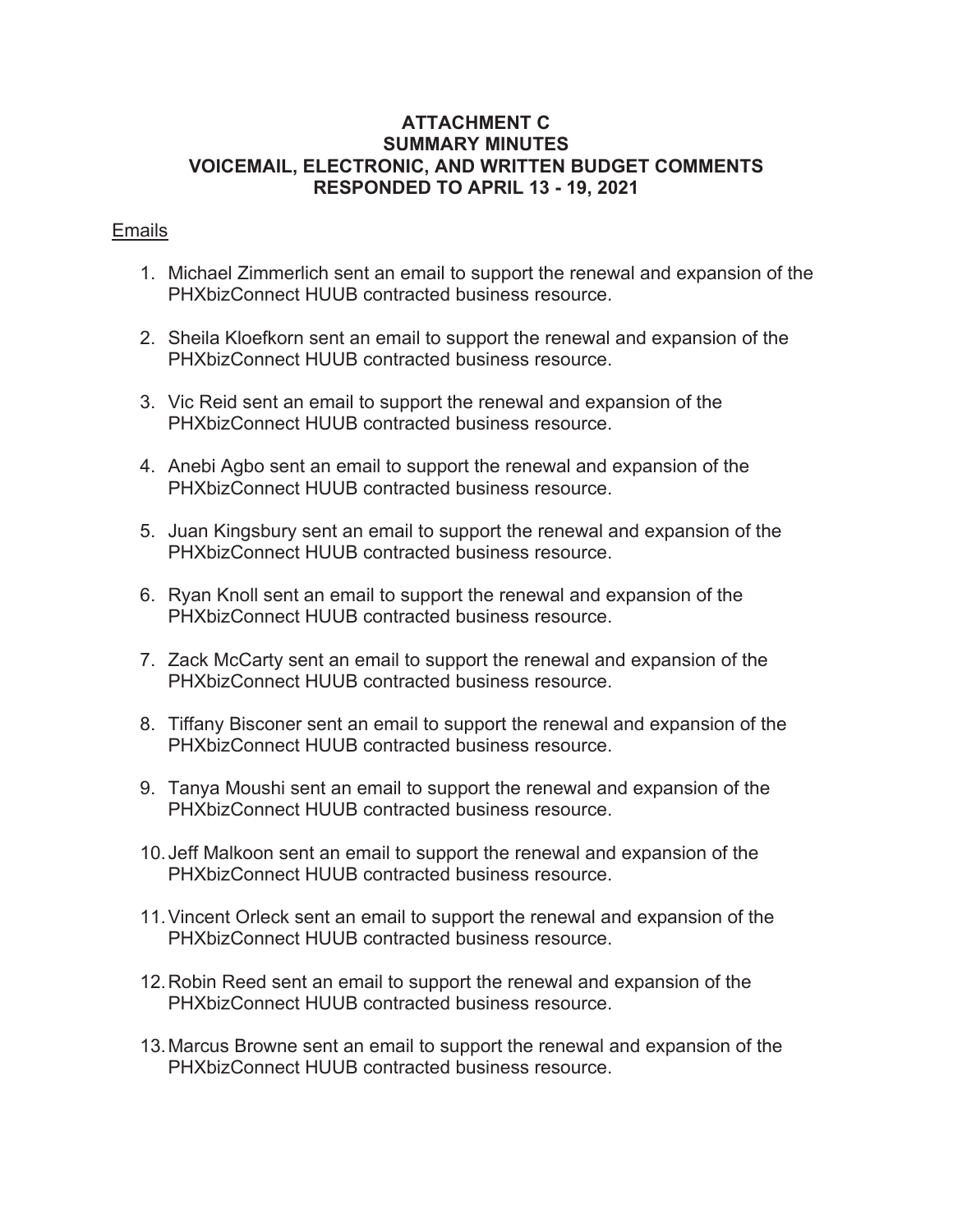- 14. Margaret Shalley sent an email to express support for funding a park at 55th Avenue and Samantha Way in Laveen, fully-funding Police with a balanced approach for human services funding (homeless services, mental health, housing, etc.), exploring the unmerging of the Estrella Mountain and Maryvale Police Precincts, and developing a shared substation for Phoenix Police and the Maricopa County Sheriff's Office in Laveen.
- 15. Cyd Manning sent an email to express support for funding a second park in Laveen with plenty of shade and amenities for a variety of community activities.
- 16. Elena Ortiz sent an email in support of the Cool Corridors program.
- 17. Emily Drennan sent an email in support for reallocating Police funding to community services, education, and environmental sustainability programs.
- 18. D & K Diehl sent an email in support of funding additional training for Police and Police funding in general.
- 19. Ginnie Ann Sumner sent three emails in support of funding the establishment of a new phone line for park users during park operating hours, proposed Police budget increase, and for the City to consider and balance the needs of new and current community facilities, such as parks and libraries, to ensure the City can afford to operate and maintain both new and existing facilities.
- 20. John Hamby wrote an email to express the Phoenix Community Alliance's support for arts grants, arts engagements, public art maintenance, Planner positions, Adaptive Reuse Program, Historic Preservation grants, Commercial Plan Review positions, Remote Inspections program position, Library's mobile and self-serve computing services, Forestry Crew staff and equipment, Margaret T. Hance Park maintenance staff and equipment, Urban Park Ranger Patrol Program Park position, Roadway Safety Action Plan, Cool Corridors program, Community Advocacy Program (CAP), Housing Phoenix Plan Project Manager position, Rapid Re-housing Workforce Development Specialist position, Homeless Strategies Neighborhood Specialist position, and Human Services Campus Cleanup.
- 21. Rivko Knox sent two emails to express support for the Office of Heat Response and Mitigation, Tree and Shade Master Plan position, greenhouse gas emissions inventory and climate action planning, Forestry Crew positions, tree inventory update, Cool Corridors Program, funding to continue the Emergency Food Assistance Program and 2025 Phoenix Food Action Plan, and reallocating Police funding to funding for more recreational activities, community gardens and cleanups, accessible mental health and addiction programs, formerly incarcerated programs, more social services training and compensation, and online citations and other non-Police alternatives.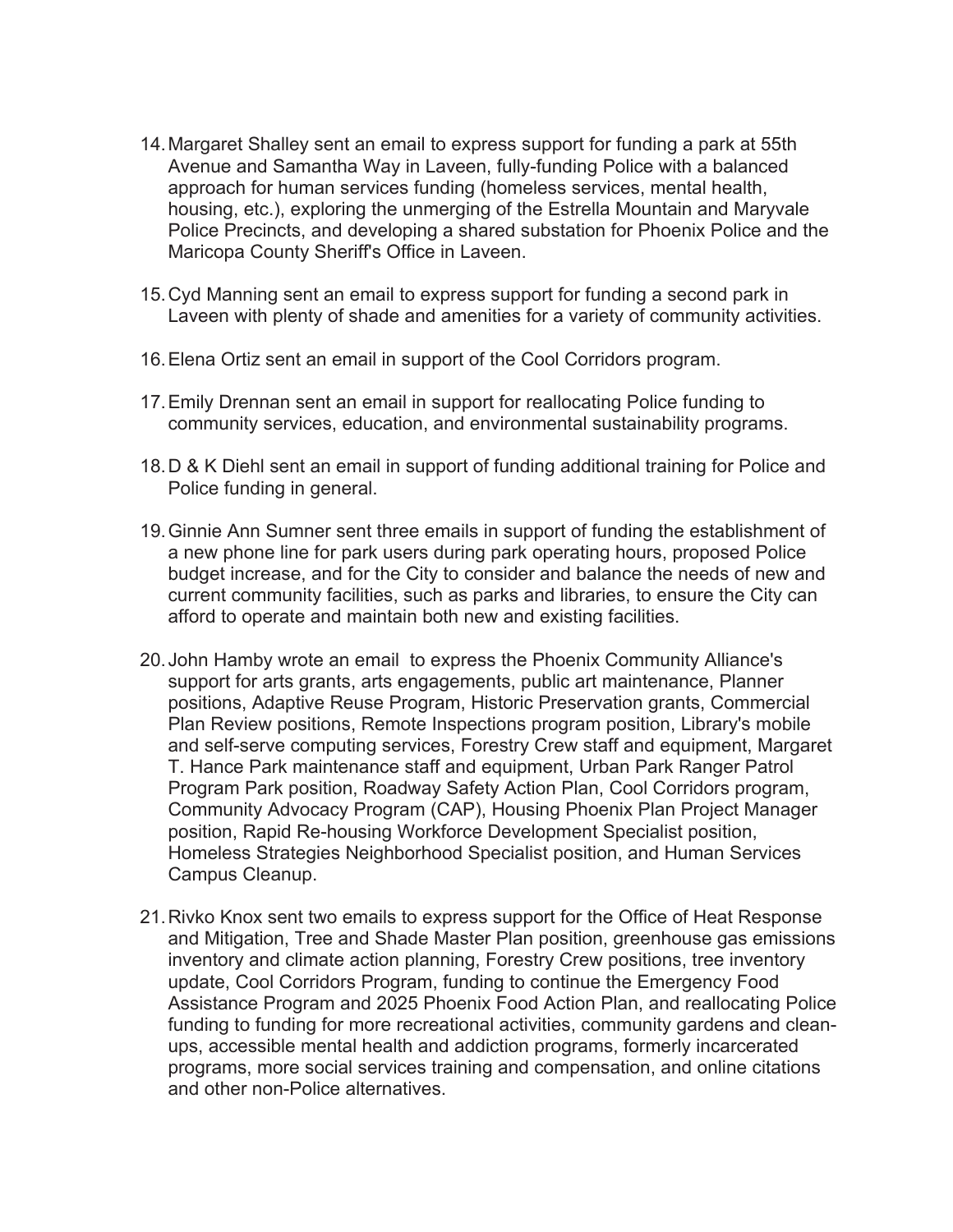- 22. Linda Abegg sent an email to express support for funding to develop and maintain a City park at 55th Avenue and Samantha Way in Laveen because she believes the park is part of the zoning requirements and General Plan for the area and would fit with the community services and growth and heat mitigation area goals of the Trial Budget.
- 23. Asher Abegg sent an email to express support for funding to develop and maintain a City park at 55th Avenue and Samantha Way in Laveen.
- 24. Ally Avey emailed to express support for the Tree and Shade Master Plan, Cool Corridors Program, permanent funding to maintain new trees, non-approval of the Office of Environmental Programs' Food Program position to continue the COVID-19 emergency food assistance program and the 2025 Phoenix Food Action Plan, and maintenance of planted common areas at various intersections and areas.
- 25. Ricardo Lugo wrote to express support for funding a new City park at 55th Avenue and Samantha Way in Laveen.
- 26. Jewell Hawthorne emailed to express support for funding climate change and heat readiness initiatives with specific recommendations: Office of Heat Response and Mitigation with appropriate treatment of trees, greenhouse gas emissions inventory and climate action planning that involve the community, and Forestry Crew and Cool Corridors program that use native trees and plants.
- 27. Jo Kontzer sent an email in support of funding the new Office of Heat Response and Mitigation position, Tree and Shade Master Plan, Forestry Crew, tree inventory update, and Cool Corridors Program.
- 28. Sharla Strong sent an email to express support for reallocating the proposed budget increase for Police to funding long-term affordable housing, helping individuals who are unhoused, education, arts, public transportation, parks, and heat-reducing projects.
- 29. Ryan Senters sent an email to express support for a City park at 55th Avenue and Samantha Way in Laveen.
- 30. Rivko Knox sent an email to express support for reallocating funding for Police to funding for more recreational activities, community gardens, community cleanups, more accessible mental health and addiction assistance programs, programs for formerly incarcerated people, more training and compensation for social services employees, and more online citation programs and non-Police alternatives in lieu of Police arrests.